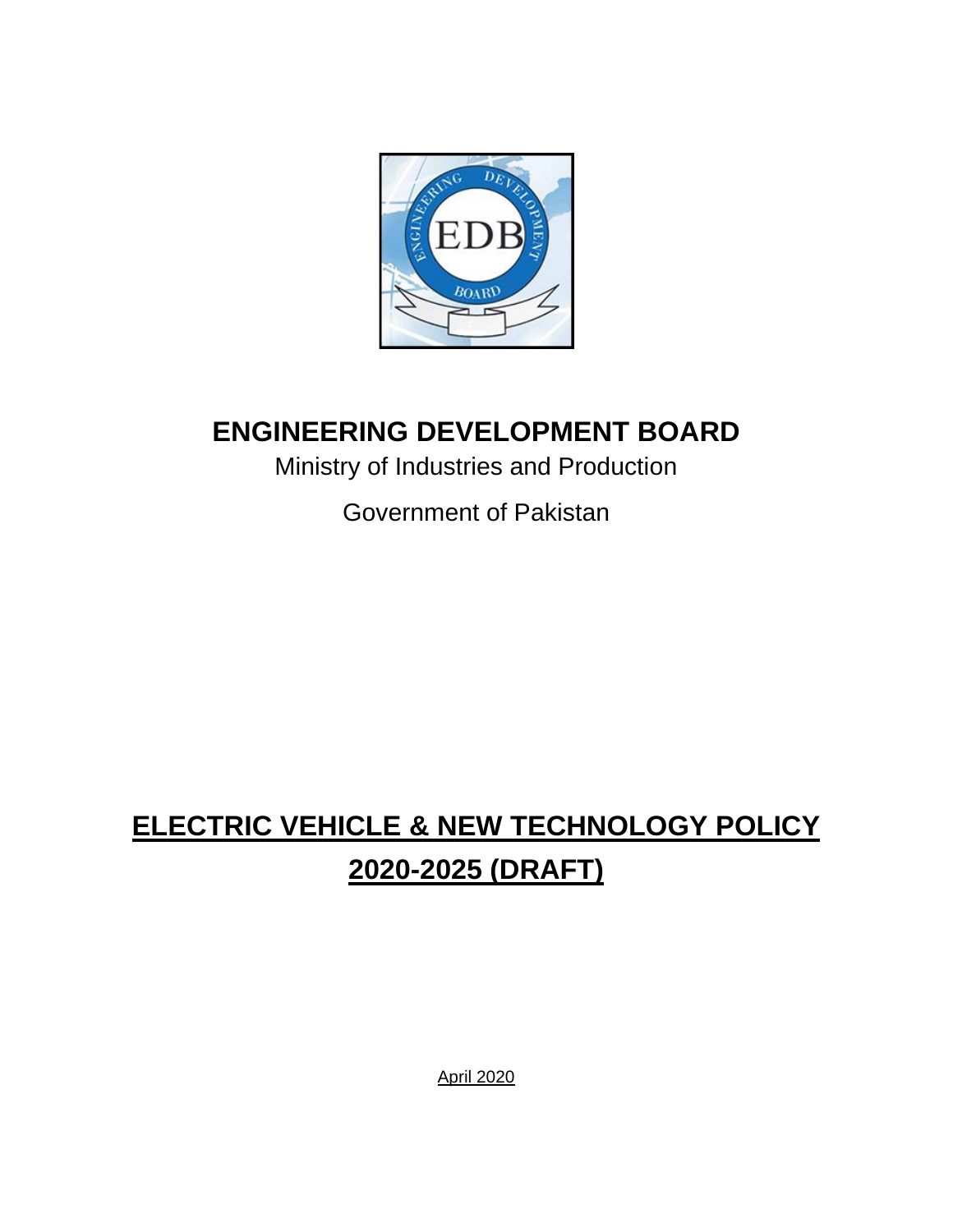### **Table of Contents**

| 1.0  |                                                                           |  |
|------|---------------------------------------------------------------------------|--|
| 2.0  |                                                                           |  |
| 3.0  |                                                                           |  |
| 3.1  |                                                                           |  |
| 4.0  |                                                                           |  |
| 4.1  |                                                                           |  |
| 5.0  |                                                                           |  |
| 6.0  |                                                                           |  |
| 6.1  | Tariff Incentive for New Model Scooties / Motorcycles / Three-Wheelers 15 |  |
| 6.2  |                                                                           |  |
| 6.3. |                                                                           |  |
| 6.5  |                                                                           |  |
| 6.6. |                                                                           |  |
| 7.0  |                                                                           |  |
| 8.0  |                                                                           |  |
| 9.0  |                                                                           |  |
| 10.0 |                                                                           |  |
| 11.0 |                                                                           |  |
| 12.0 |                                                                           |  |
| 13.0 | Subcommittee under Automotive Industry Development Committee (AIDC)30     |  |
| 14.0 |                                                                           |  |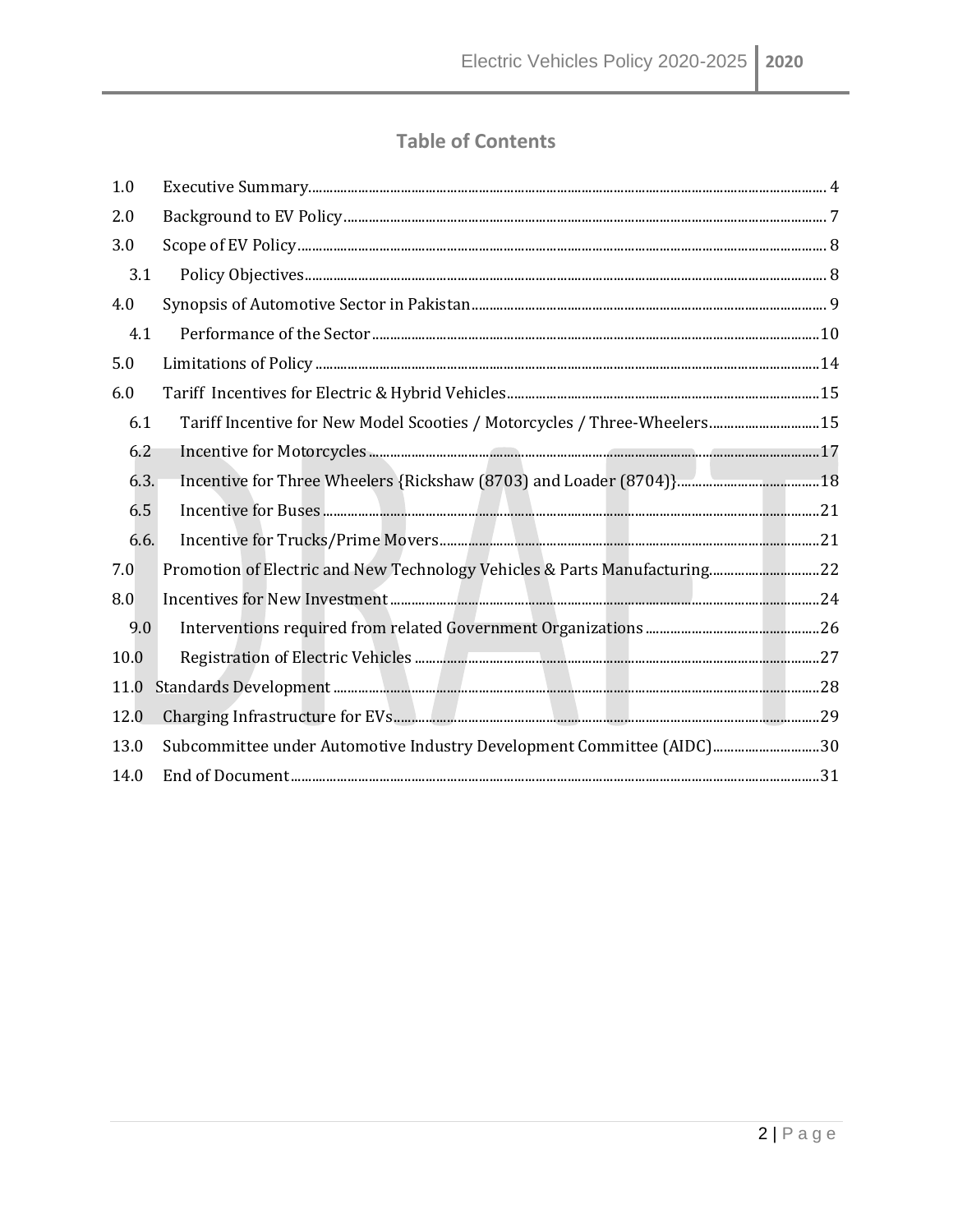## **List of Tables**

| Table 3 - Proposed Customs Duty Structure for Scooty / Scooter  16                  |
|-------------------------------------------------------------------------------------|
|                                                                                     |
|                                                                                     |
|                                                                                     |
| Table 7 - Proposed Customs Duty Structure for Rickshaws & Loaders  18               |
|                                                                                     |
| Table 9 - Proposed Customs Duty Structure for Cars, SUVs, LCVs  Error! Bookmark     |
| not defined.                                                                        |
|                                                                                     |
|                                                                                     |
| Table 12- Incentives for Promotion of EVs, Hybrid Vehicles & Parts Manufacturing 23 |
| Table 13 - Incentives for Promotion of EVs & Hybrids by New/Existing Companies  25  |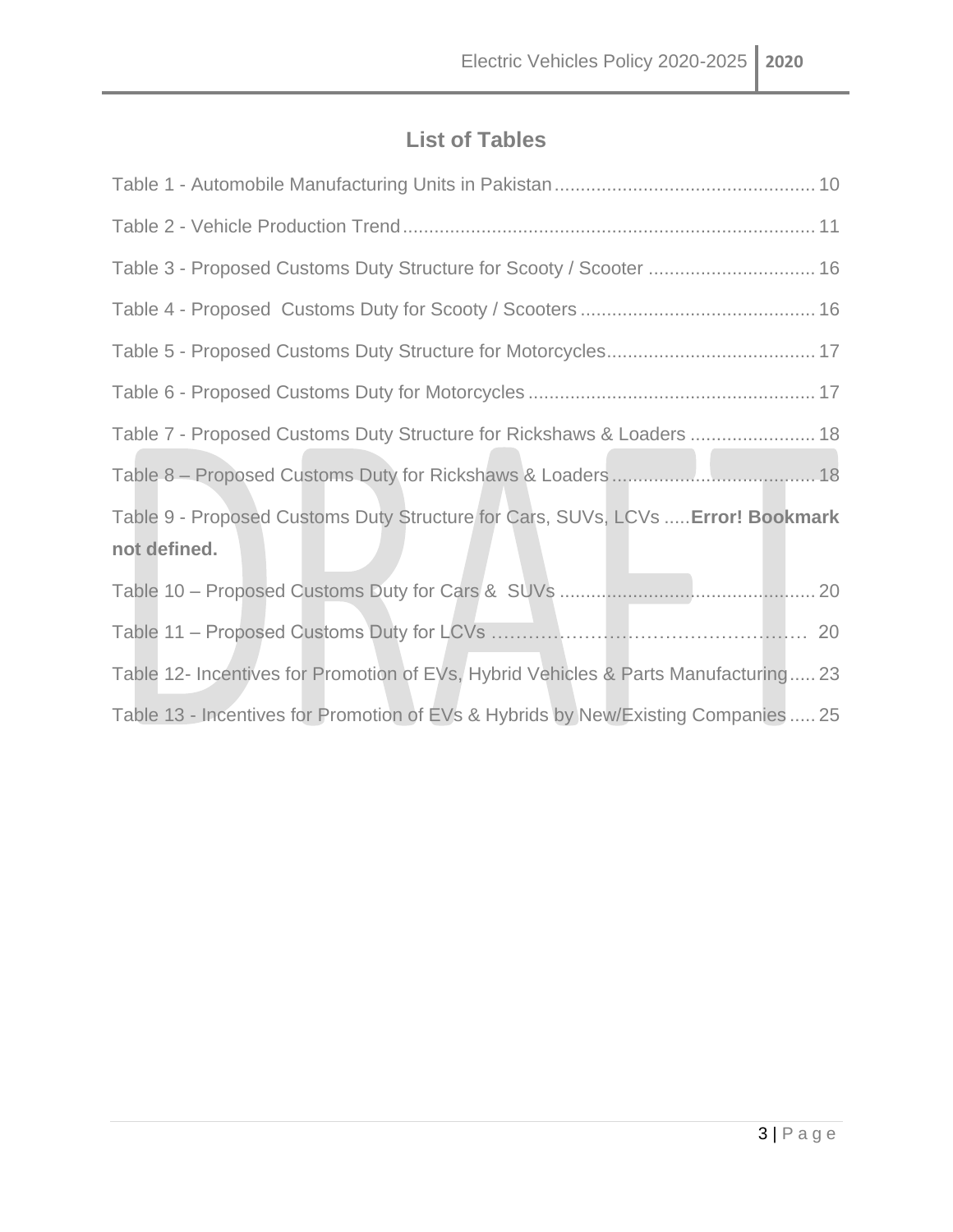#### <span id="page-3-0"></span>**1.0 Executive Summary**

Automobile sector in the world is in a transformation phase from hydrocarbon based fuels to more efficient and greener technologies due to increasing concerns regarding environmental degradation. Although no comprehensive scientific study have been undertaken to document the contribution of transport sector to airborne emissions in Pakistan, it can be deduced from various reports on the subject that any efforts to reduce hydrocarbon based vehicles would have a positive impact on reduction of airborne emissions. With the current growth in population and associated increase in industrial activities, it is expected that, unless active measures are undertaken, the use of Fossil Fuel Vehicles (FFVs) and associated environmental degradation is expected to increase in future. It is therefore imperative that focus on various fuel efficient and environment friendly technologies, including hybrid, electric, hydrogen, etc is increased in order to positively influence environmental standards.

Non and low hydrocarbon based technologies like EVs & Hybrids are can play a major role in curtailing oil import bill which is the largest import commodity in Pakistan. Rising trade deficit is one of the major factors towards stagnant economic growth in Pakistan. Moreover, introduction of newer technologies like EVs have a potential to jumpstart a whole new industry in Pakistan, creating numerous green businesses and employment opportunities and improving the overall socio-economic situation of the country. At the same time conversion from Euro II to Euro IV and introduction of hybrid vehicle technology to reduce fuel consumption will lead to reduced oil bill.

Due to it being in the initial stages of technological development, the capital cost of EVs is much high than comparable automotive technologies due to more expensive inputs and material costs associated with batteries etc. However according to various forecasts, as we move up the technological development curve, prices of these inputs and materials are expected to come down once production and market uptake volumes increase. According to Bloomberg New Energy Finance, the cost of EVs will be at par with FFVs by 2022<sup>1</sup>. Similarly McKinsey estimates the total cost of ownership of small

<sup>1</sup> <https://about.bnef.com/electric-vehicle-outlook/>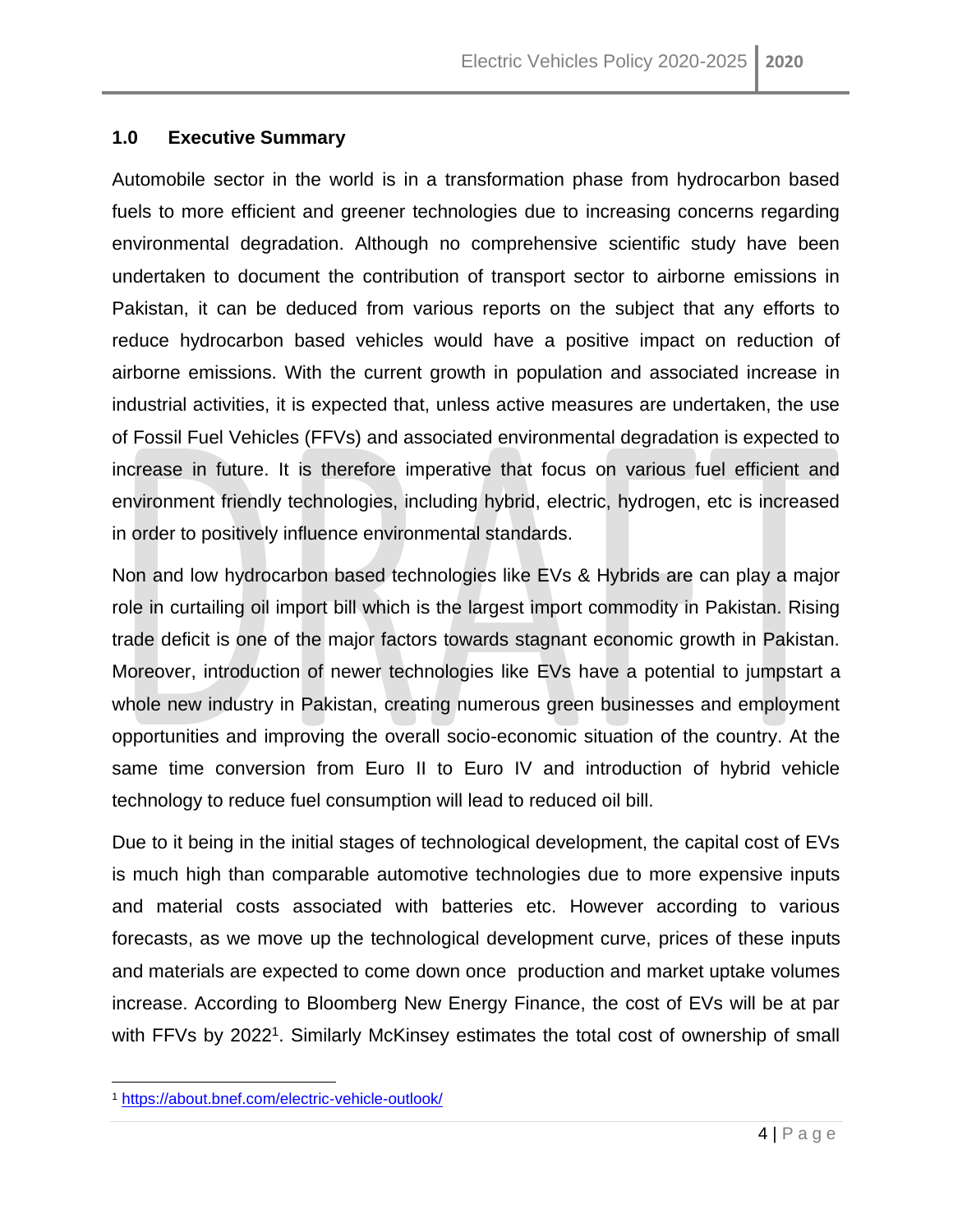EVs and buses to be at par with their FFV counterparts by 2020 and cost ownership of all types of EVs to be at par with their FFV counterparts by  $2025^2$ . International Energy Agency (IEA) forecasts around 250 million EVs on road by 2030, excluding two and three wheelers<sup>3</sup>. As far as Pakistan is concerned, industry experts are of the view that 2-3 wheeler segment offers the best potential for partial shift to EVs in the near future. Due to road infrastructure in Pakistan and consumer behavior, the adoption rate of EVs is expected to be slow initially however existing as well as new stakeholders/investors are assessing the market and waiting for a positive policy framework from the Government in order to incentivize their entry in this segment. Past experience has shown that the positive environment created through EDB/MoIP's Automotive Development Policy (ADP 2016-21) has provided the adequate incentives for introduction of new entrants as well as innovative technologies in the market.

Since Hybrid technology does not require additional infrastructure development, which is one of the major prerequisites for EVs, hence the thrust of this Policy is to provide an incentive structure that is suitable and feasible for establishment of local manufacturing capabilities in EV within the country. Since the transport sector in Pakistan comprised of various sub-sectors, separate interventions are being proposed for 2-3 wheelers, 4 wheelers, trucks and buses. At the same time, the implementation may be carried out in a phased manner. Incentives for electric scooty, electric motorcycles, rickshaws and loaders, cars, buses and trucks will be considered in this policy document, which will become an integral part of the Automotive Development Policy (ADP-2016-21). The policy provides a framework which will bring necessary transformation in a planned and phased manner causing minimum disruptions while at the same time having a positive socio-economic impact in terms of industrial growth, employment generation and improved environment for future generations. This policy paper, while primarily promoting EV technology, also aims to promote other fuel efficient technologies like hybrid, fuel cell etc. The hybrid technology is common in new vehicles (4 wheelers and heavy vehicles) having lower consumption as compared to the normal fossil fuel

<sup>2</sup> <https://www.mckinsey.com/industries/oil-and-gas/our-insights/global-energy-perspective-2019>

<sup>3</sup> <https://www.iea.org/gevo2019/>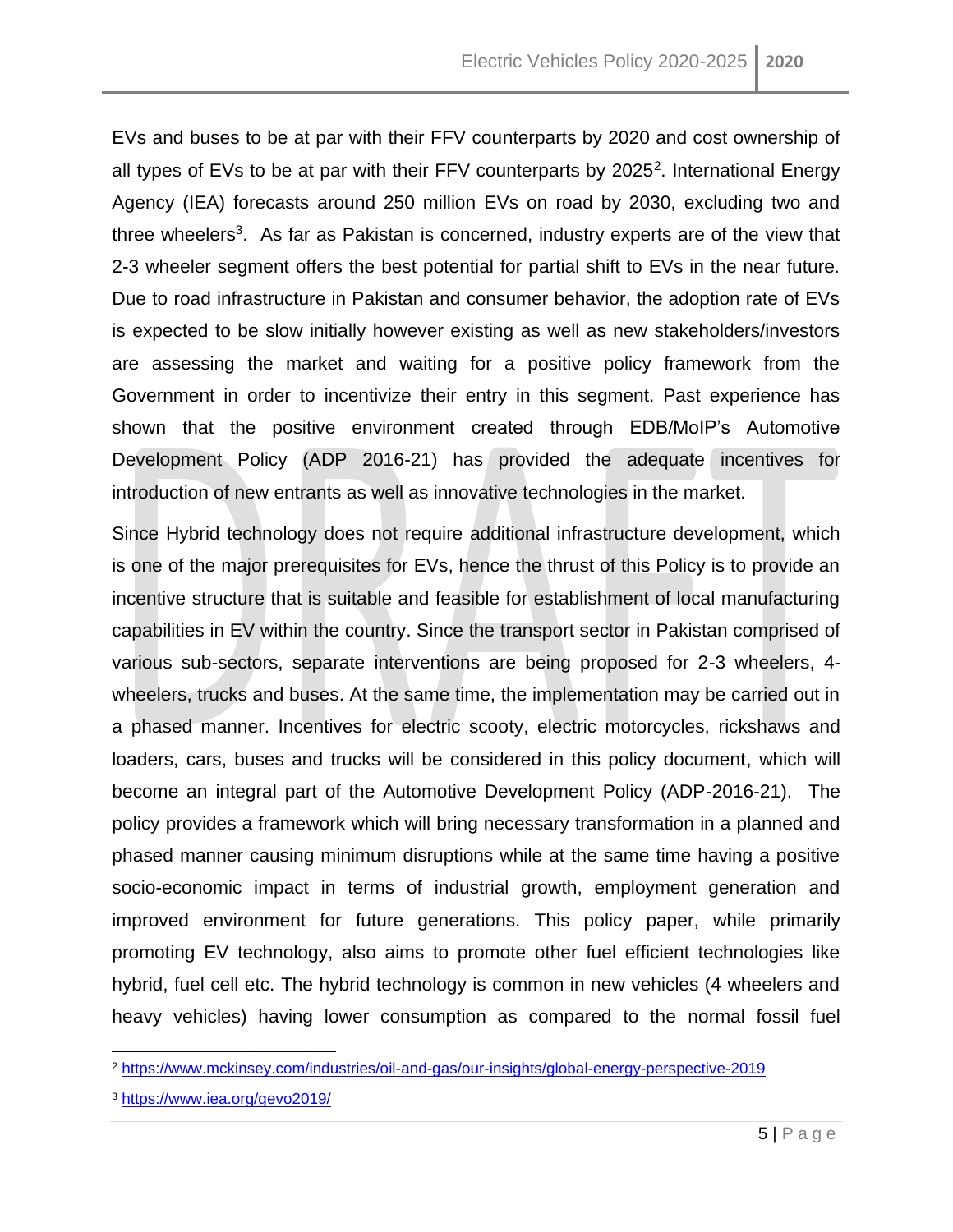vehicles. The advanced vehicles like fuel cell are expensive and also need hydrogen fuel cell stations. However, introduction of hybrid vehicles will be feasible for local manufacturers in case the market exhibits growth in upcoming years.

As identified earlier and due to the fact that current EV technology development stage is associated with higher costs, EV penetration in Pakistan may not be possible initially without government support. EVs costs much higher than their FFV alternative and governments around the world have extended subsidies, incentives and tax breaks for EV adoption. These initial incentives, tax breaks and benefits are expected to pay for themselves with the savings in fuel import bill, reduction in emission related expenses, usage of idle electricity capacity and income from charging revenues, although current cost-benefit analysis models advocating such savings are still theoretical at this stage. Due to the present fiscal and economic situation of the country, the Government may not be able to provide direct consumer subsidies for EVs. Hence the proposals in the policy are aimed at reduction in duties and taxes on components not being manufactured locally. These incentives will also be available for hybrid as well as other fuel efficient and environmental friendly technologies. The incentives has been kept in line with ADP 2016-21 with an aim to synchronize the proposals for 4 wheelers and heavy vehicles with the policy regime.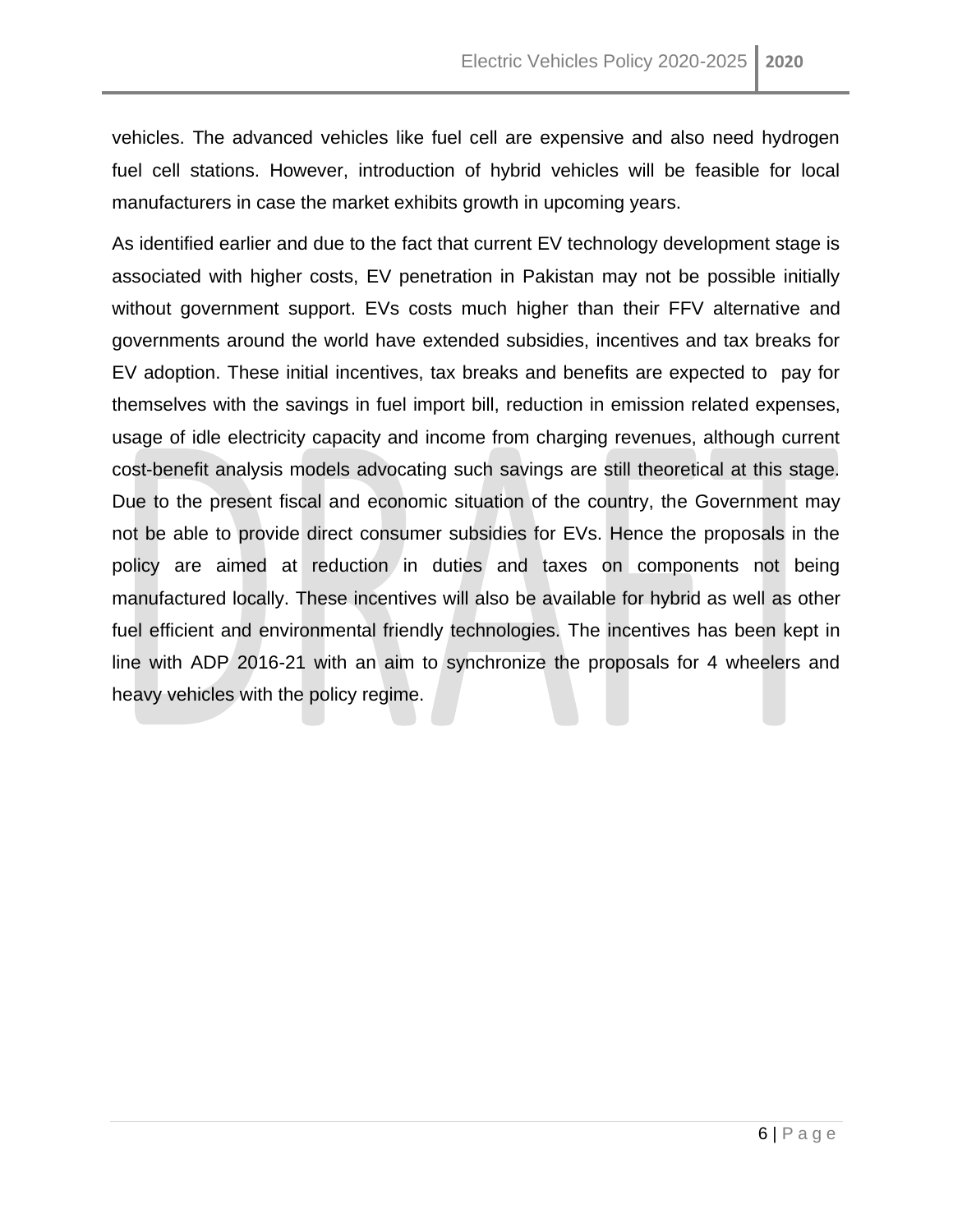#### <span id="page-6-0"></span>**2.0 Background to EV Policy**

The policy has been formulated after extensive stakeholder consultation over the past few months in 2019 and 2020, including the deliberations in  $29<sup>th</sup>$ ,  $30<sup>th</sup>$  and  $31<sup>st</sup>$  meetings of the Federal Cabinet's approved Auto Industry Development Committee (AIDC) which includes related Government institutions, vehicle manufacturers, auto part manufacturers, academia*,* private sector etc. Earlier, the task of policy formulation was assigned by the Government to Engineering Development Board (EDB) vide MoIP's Notification No. 2(48)/2018-LED-II dated September 05, 2019.

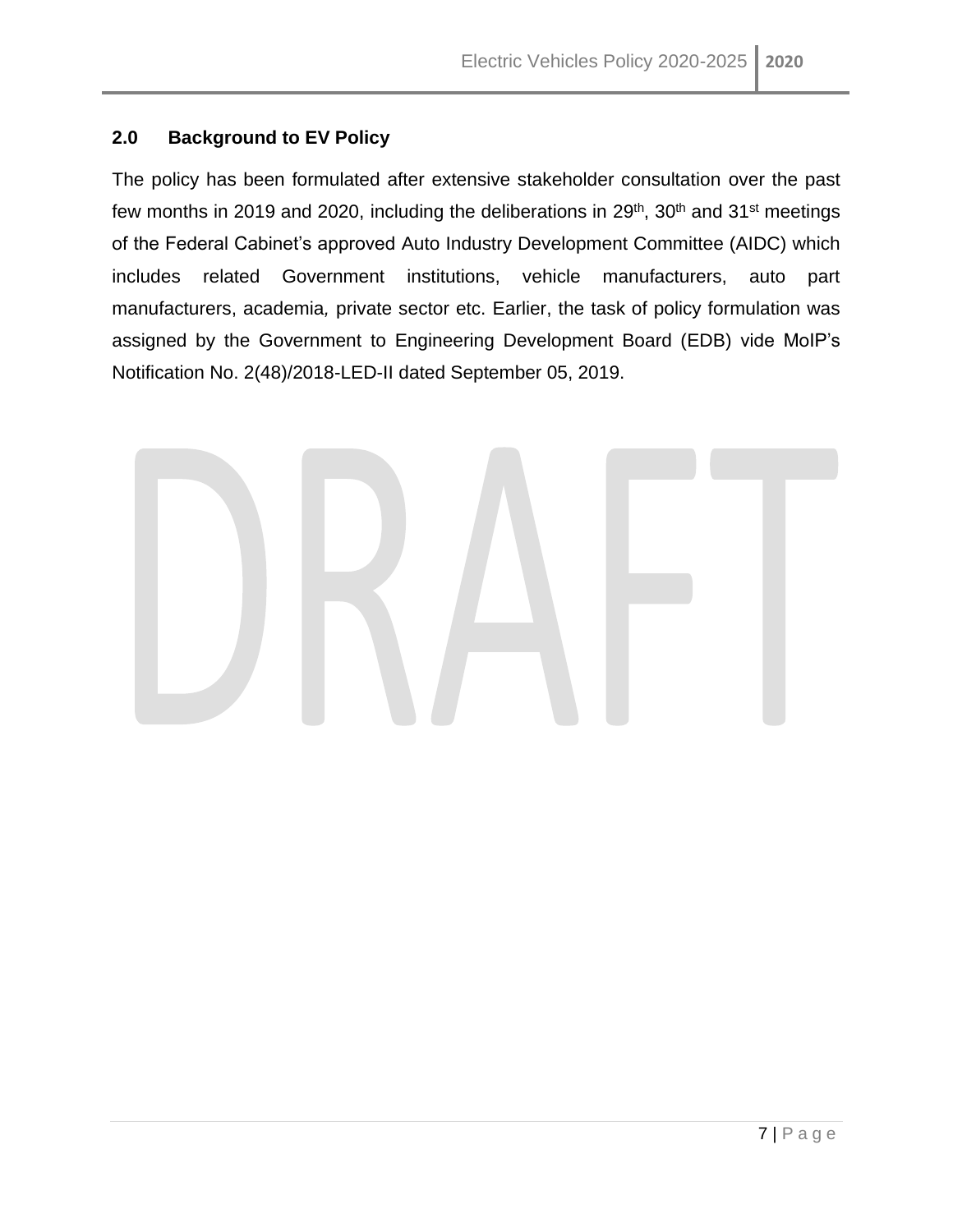#### <span id="page-7-0"></span>**3.0 Scope of EV Policy**

This policy covers electric vehicles in 2/3 wheelers, 4 wheelers, Light Commercial and Heavy Commercial category (Trucks and Buses) and related ecosystem for electric vehicles. It proposes a phased transition to electric vehicles without having adverse impact on the existing automotive industry which provides direct and indirect employment to 3 million people and contributes revenue of approximately Rs. 100 billion annually to the government exchequer. The policy is focused on achieving objective of cleaner environment, however with a major focus on local assembly of EVs and vehicles with new, fuel efficient and environmental friendly technologies such as electric and hybrid vehicles at the initial stage.

The policy gives incentives to both new entrants and the existing players, without disturbing ADP 2016-21, thus ensuring equal opportunity for all the manufacturers to invest in new technologies like electric, hybrid or other fuel efficient technologies.

#### **3.1 Policy Objectives**

<span id="page-7-1"></span>The main objectives of the EV and new technology policy include:

- 1. Create a pivot to industrial growth in Pakistan and encourage auto and related industry to adopt EV manufacturing and introduce hybrid and other fuel efficient technologies.
- 2. Mitigate negative aspects of climate change through reduction in emissions from transport sector through introduction of fuel efficient green technologies.
- 3. Employment generation through introduction of new investments.
- 4. Contribute to reduction of external deficit through reduction in overall share of oil import bill by shifting to EVs and other fuel efficient technologies.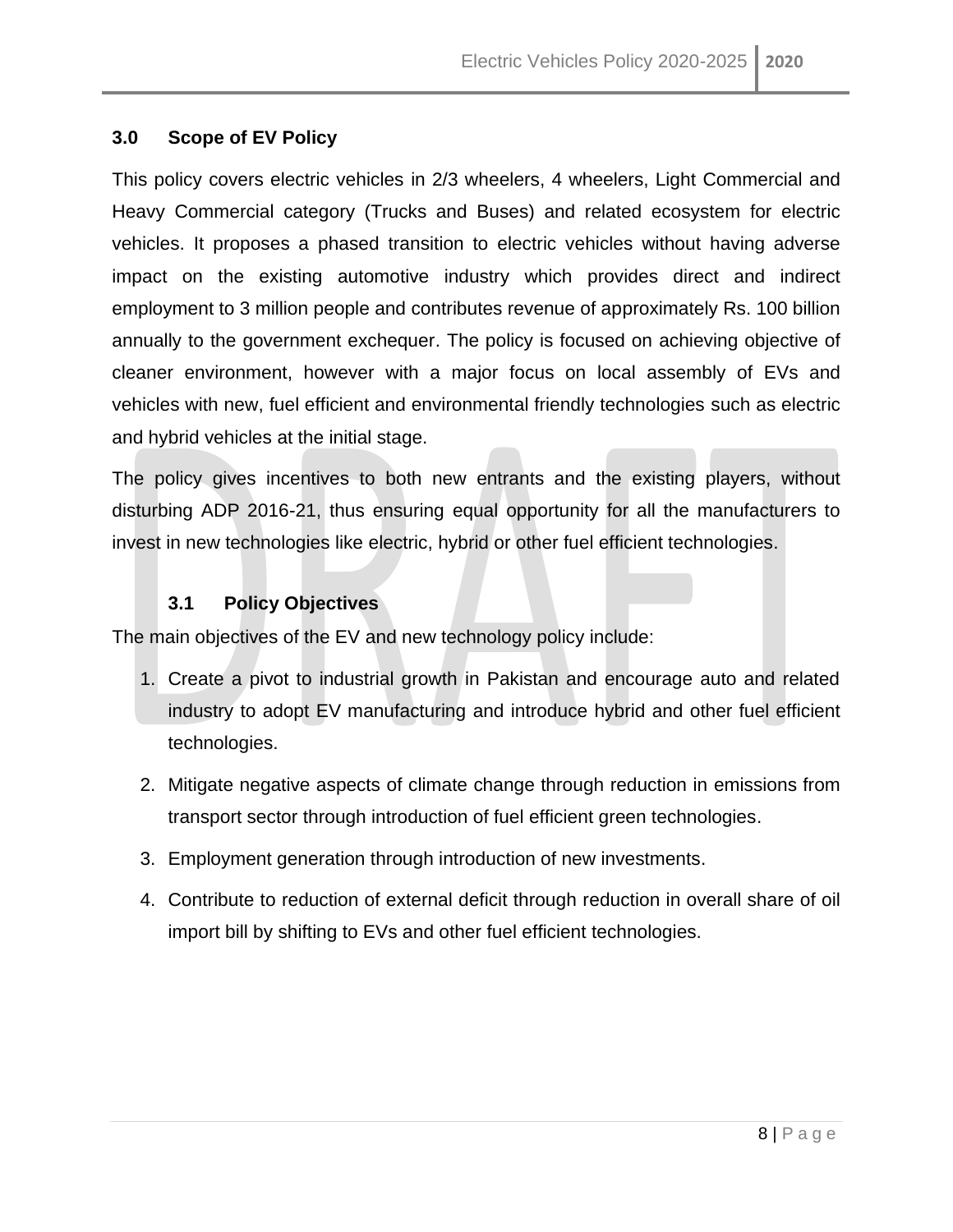#### <span id="page-8-0"></span>**4.0 Synopsis of Automotive Sector in Pakistan**

As per UN Food and Agriculture report of 2018, transportation contributes 43% in emissions in Punjab, Pakistan. The graph shows emission contributions by different sectors. Industry contributes 25%, agriculture 20% and power sector 12%. In the transportation, motorcycles have a greater share in number as compared to cars, light commercial or heavy vehicles. Moreover they operate within the cities and hence considered as source of pollution.

Globally, EVs are slowly and steadily capturing the automobile industry. EVs are being particularly promoted in view of the global commitments to bring down Green House Gas (GHG) emissions as vehicular emissions are one of the major contributors to GHGs. The advanced technologies can also reduce the emissions and decrease fuel consumption. The local market is gearing up for the EVs and other fuel efficient technologies. Therefore the policy has provided incentives to modernize our automobile sector through shifting to fuel efficient technologies and alternate energy i.e. electric vehicles.

In case environmental pollution is the basic consideration in shifting to electric vehicles, the source of generation of electricity also matters. As Pakistan is generating a major chunk of electricity through fossil fuels, the environmental objectives cannot be fully achieved unless this aspect is also addressed by concerned agencies of the government. However, the policy in hand is being prepared with the objective to provide a roadmap to the investors to opt for modern efficient technologies.

The proposals contained in the policy are being targeted to be business oriented rather than providing lopsided benefits to one segment at the cost of other.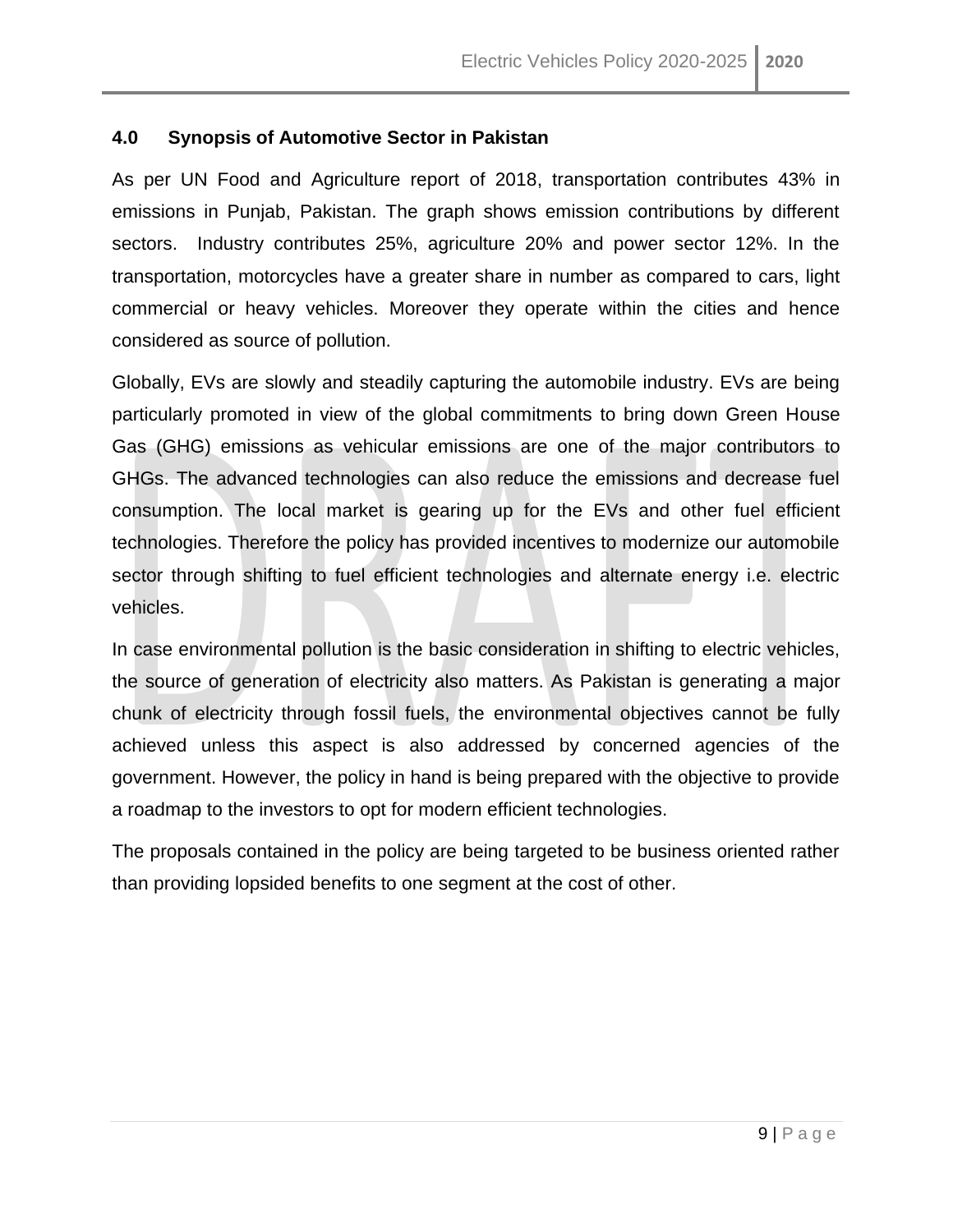Automobile Industry of Pakistan can be categorized into Cars & Light Commercial Vehicles (LCVs), two and three wheelers, Tractors, Trucks & Buses and Vendor Industry. Detailed breakdown of manufacturing units is provided in table 1 below:

|                | Category                     | No of<br><b>Units</b> | <b>Company Names</b>                                                                                                |  |  |  |  |
|----------------|------------------------------|-----------------------|---------------------------------------------------------------------------------------------------------------------|--|--|--|--|
|                | Cars                         | 6                     | Suzuki, Honda, Toyota, Al Hajj Faw, United, KIA                                                                     |  |  |  |  |
| $\mathcal{P}$  | <b>Truck/Buses</b>           | 7                     | Hino, Ghandhara (Isuzu and Dongfeng), Master,<br>Afzal Motors, Daewoo Pak Motors, Al-Haj FAW<br>Motors, JW Forland. |  |  |  |  |
| 3              | Jeeps/SUVs                   | 3                     | Toyota Fortuner, Honda BRV, KIA Sportage                                                                            |  |  |  |  |
| $\overline{4}$ | LCVs/Pickups/<br>Van         |                       | Suzuki, Toyota, Master Motors, Hyundai, Al-Haj<br>FAW Motors, Regal Automobile, JW Foton.                           |  |  |  |  |
| 5              | Two/Three<br><b>Wheelers</b> | 132                   | Honda, Suzuki, Yamaha and Chinese Co.                                                                               |  |  |  |  |

**Table 1 - Automobile Manufacturing Units in Pakistan**

<span id="page-9-1"></span>M/s United, JW Foton (Forland), M/s Regal, M/s KIA, M/s Hyundai and M/s Master Motors have started production recently. Few more companies are expected to manufacture vehicles in near future.

#### **4.1 Performance of the Sector**

<span id="page-9-0"></span>Car Segment remained dominated by three Japanese Companies including Pak Suzuki Motor Company, Indus Motor Company (Toyota) and Honda Atlas Cars for the last few decades. A total of 2,834,195 motor vehicles were produced locally during FY 2016-17 which increased to 3,217,918 in 2017-18 with a little bit of decline in 2018-19 to 2,857,688. EVs will either take the share of existing market and partly new market will be developed for EVs. However, hybrid vehicles will mostly be assembled / manufactured by the existing players which have already started production. The vehicle production trend is mentioned in Table 2 below: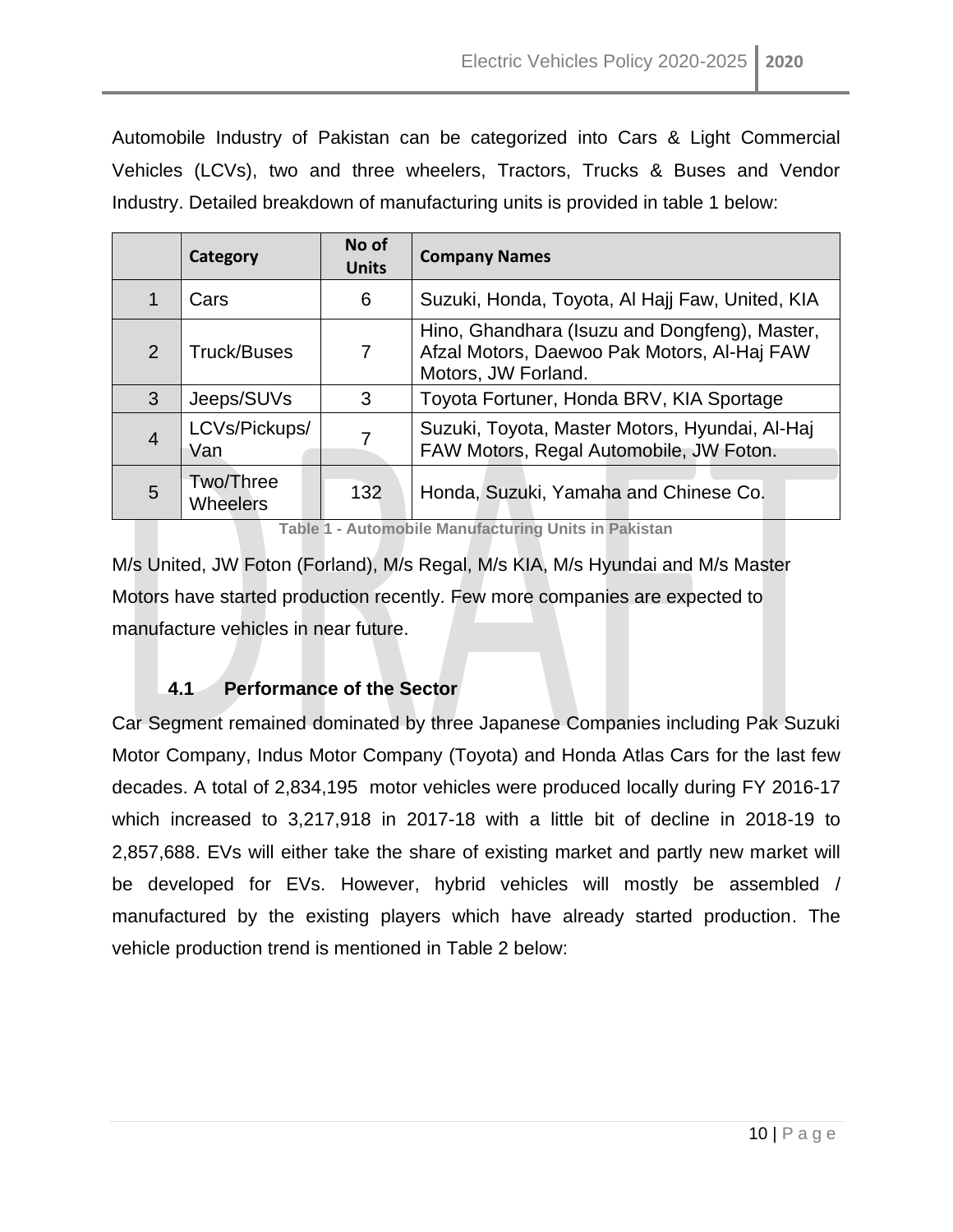| <b>Products</b>                | 2013-14   | 2014-15   | 2015-16   | 2016-17   | 2017-18   | 2018-19   |
|--------------------------------|-----------|-----------|-----------|-----------|-----------|-----------|
| Cars                           | 116,605   | 152,524   | 179,944   | 186,936   | 218,490   | 211,365   |
| <b>Jeeps</b>                   | 1,217     | 1,109     | 773       | 3,530     | 13,364    | 7,525     |
| *Pick-Up/<br>LCV / Van         | 18,597    | 30,154    | 38,231    | 27,507    | 32,564    | 25,306    |
| <b>Total</b>                   | 136,419   | 183,787   | 218,948   | 217,973   | 264,418   | 244,196   |
| <b>Trucks</b>                  | 3,431     | 4,738     | 6,648     | 9,097     | 9,350     | 6,130     |
| <b>Buses</b>                   | 789       | 973       | 1,394     | 1,339     | 1,056     | 1,139     |
| <b>Total</b>                   | 4,220     | 5,711     | 8,042     | 10,436    | 10,326    | 7,269     |
| <b>Tractors</b>                | 35,253    | 45,862    | 33,982    | 47,799    | 71,894    | 49,902    |
| <b>Motorcycles</b>             | 1,703,106 | 1,770,239 | 2,060,385 | 2,473,687 | 2,761,747 | 2,437,871 |
| <b>Auto</b><br><b>Rickshaw</b> | 48,912    | 52,591    | 57,675    | 84,300    | 109,651   | 118,450   |
| <b>Grand Total</b>             | 1,927,910 | 2,063,633 | 2,189,029 | 2,834,195 | 3,217,918 | 2,857,688 |

**Table 2 - Vehicle Production Trend**

<span id="page-10-0"></span>Through Automotive Development Policy (ADP 2016-21), Government has tried to promote competition in automotive sector. The earlier policy, Automotive Industry Development Programme (AIDP) 2007-12, was prepared with the objective that the industry will be supported through five year tariff plan and various non-tariff measures for the overall development of the auto sector with regard to technology, productivity, HRD, cluster development etc. The AIDP policy did not achieve the desired objectives mainly due to compulsory localization requirements. ECC of Cabinet constituted a high level Committee for the preparation of Automotive Development Policy on October 02, 2013. The Policy (2016-21) was finalized after intensive consultation with all stakeholders: the auto industry, auto part manufacturers, consumers, and relevant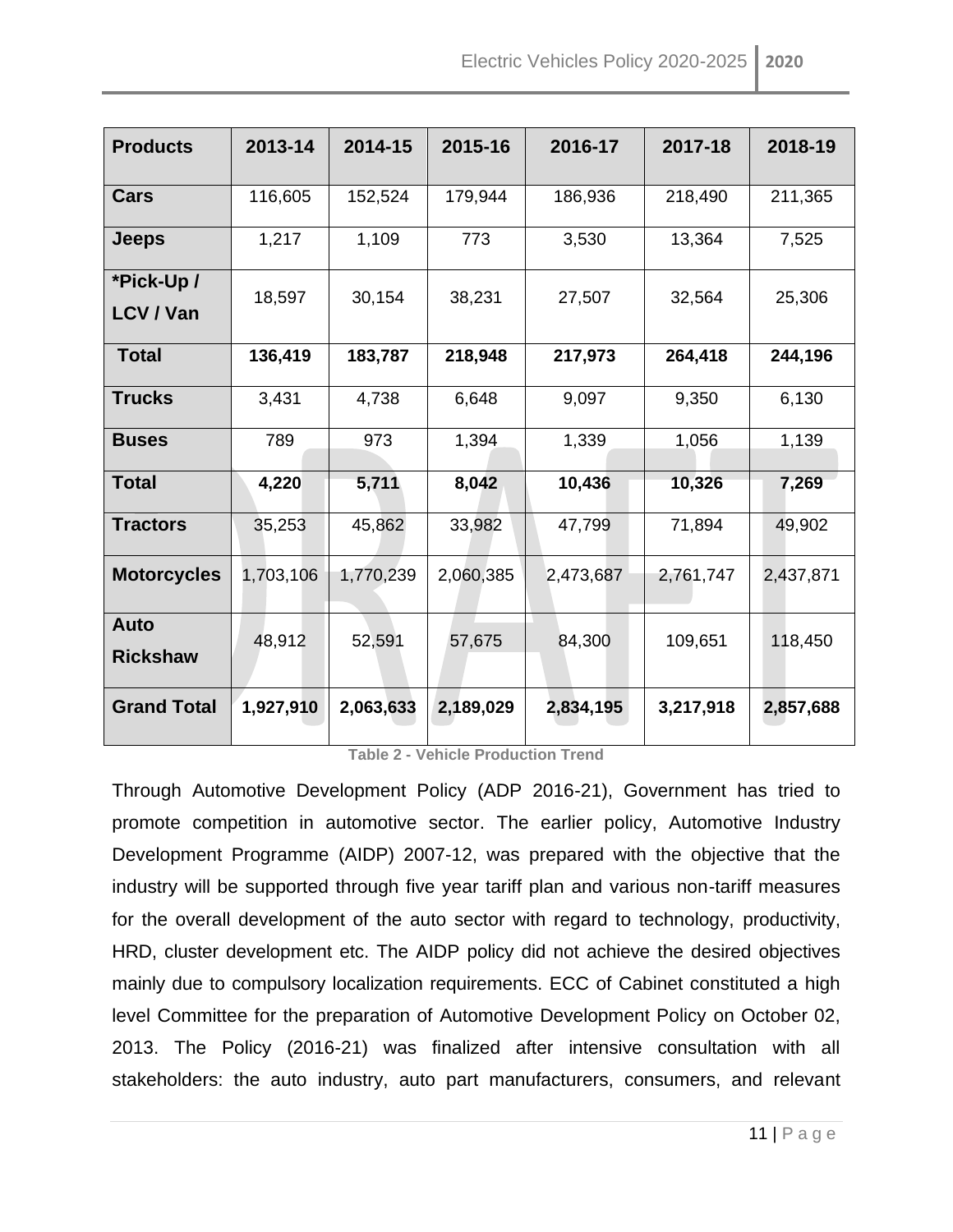government organizations. Policy was approved on 18th March 2016 and is active since July 01, 2016 onwards. The Policy has achieved its desired objectives to attract competition in the market.

In Pakistan, the Automotive Manufacturers are represented by Pakistan Automotive Manufacturers Association (PAMA) whereas auto parts vendor industry is represented by Pakistan Association of Auto Parts and Accessories Manufacturers (PAAPAM). The auto parts manufacturers are mainly located in Karachi, Lahore and Gujranwala region and are manufacturing broad range of products including plastic parts, automotive batteries, vehicles interior (seat, dashboard, carpets),sheet metal parts, rubber parts, cast and machined parts, forged parts, precision components, accessories etc. According to PAAPAM, there are almost 3600, including 286 registered (Tier-I: 700, Tier-II-1300, Small and Cottage Units: 1300) auto parts vendors operating in the Pakistan's auto parts vendor industry. Pakistan auto parts vendor industry provides direct employment to almost 800,000 individuals. These part manufacturers will play an important role in development of EVs and other new technology vehicles in Pakistan especially in terms of common parts.

Pakistan has achieved significant localization in cars, tractors and 2-3 wheelers.. Mostly engine parts and some critical parts which require heavy investment and hi-tech parts are being imported while other parts including structure, exterior, interior, suspension, brake system etc. are being manufactured locally. The localization of high tech parts depends upon volumes and feasibility. In car industry volume of 500,000 units is considered as a threshold for take-off. Therefore, the policy document will offer incentives for non-localized parts as defined in the Automotive Development Policy 2016-21. The presence of experienced vendors for manufacturing of common parts is an advantage for Pakistan in its shift towards EVs and introduction of advanced technology cars.

It is a fact that maintenance costs associated with changing lubricants and filters is not associated with EVs. In addition, the modern technology hybrids also have low maintenance requirements. However, in case of EVs the battery replacement costs are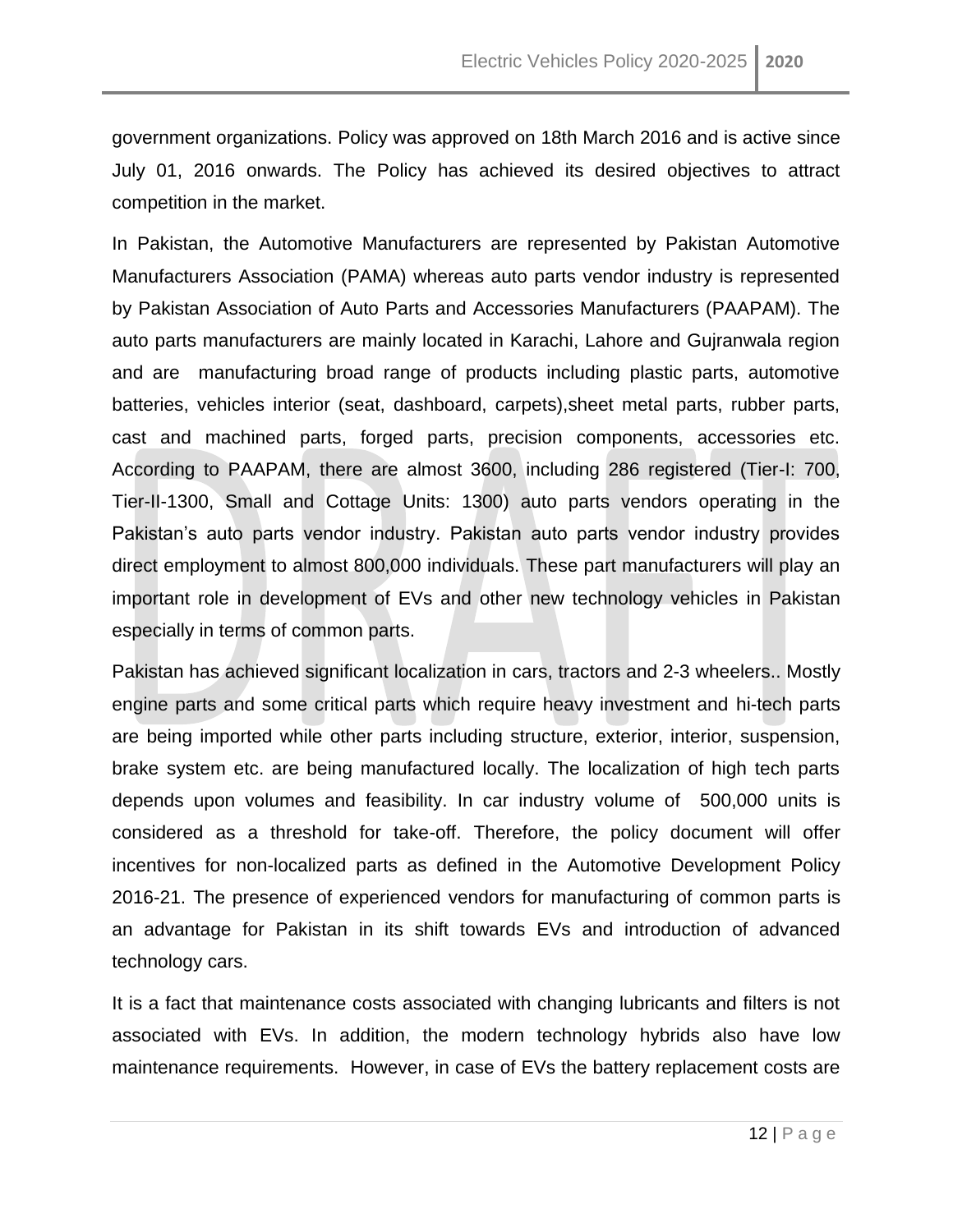high, which is one of the major considerations by a customer while making an investment decision.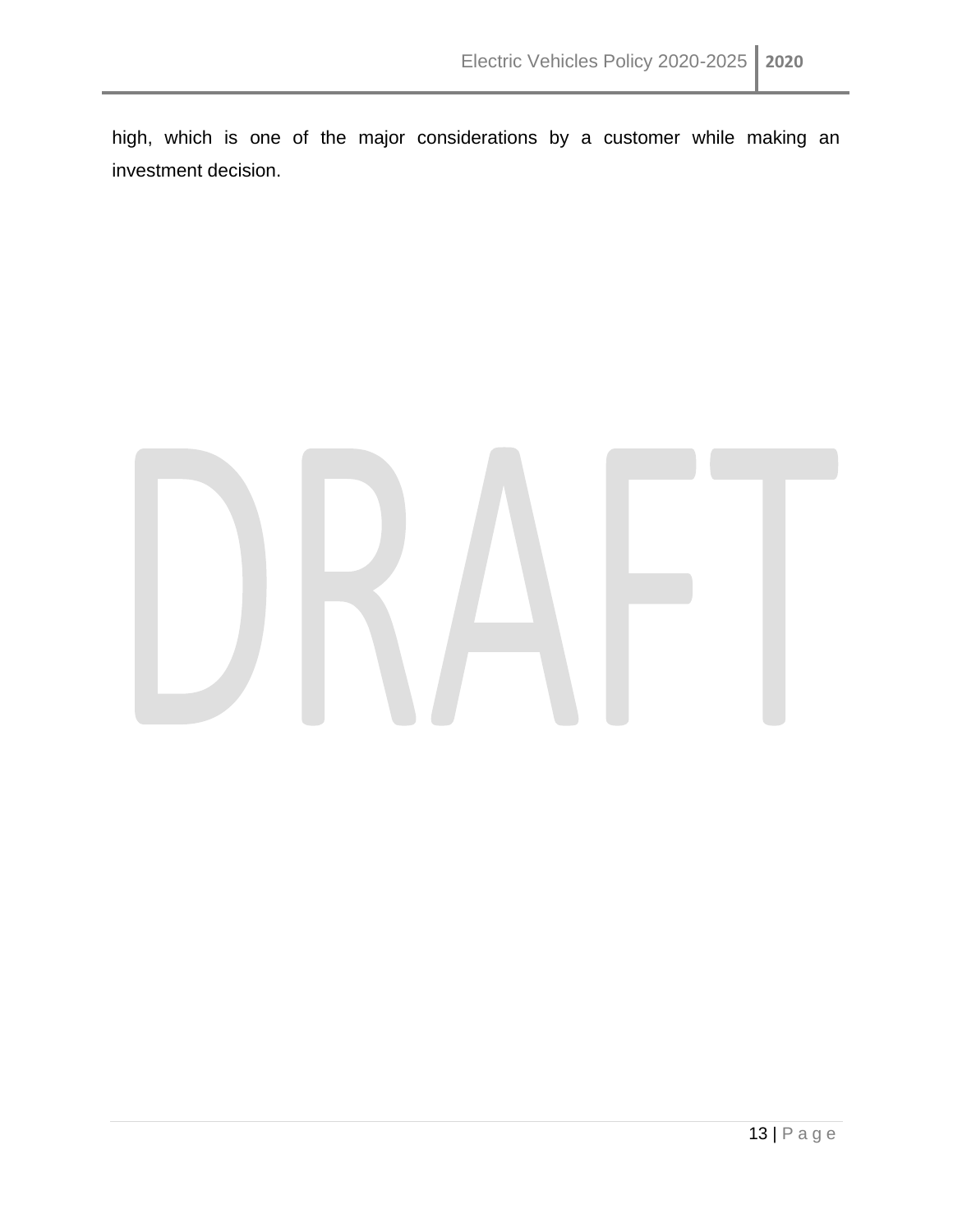#### <span id="page-13-0"></span>**5.0 Limitations of Policy**

Pakistan being a developing country, with lesser developed road infrastructure and facing limitations in providing specific funding/subsidies for EVs, may subsequently face following problems, which need solutions through coordination amongst various government agencies and stakeholders.

- i. One of the major objectives of policy include reduction of emissions, however, no vehicle retirement policy is in place in Pakistan and older vehicles in car, bus and truck segment are source of emissions. Coordinated efforts by concerned departments are required for achievement of objectives on sustainable basis.
- ii. EVs are a costly option. The battery cost constitutes significant share in the total cost of an EV. Battery life is normally five years and the customers in Pakistan may not be attracted to pay the upfront cost in advance. Hybrid vehicles are also a bit costly and customers may be attracted to pay additional cost as they are treated as normal gasoline vehicles. This technology is common in Japan, which has significant market share in Pakistan.
- iii. Road infrastructure in Pakistan, especially in the lesser developed parts of the country, does not suit EVs which are expected to be sophisticated and light weight vehicles.
- iv. No dedicated funding is available to support gradual import substitution through localization which may bring down costs of EV specific parts in future.
- v. Standardization, quality and safety of equipment will be a challenge in view of less developed conformity assessment mechanism in Pakistan.
- vi. Non-availability of Charging Infrastructure is the biggest challenge. The investors in charging infrastructure and quantum of investment are to be worked out.
- vii. Disposal of Battery to be ensured as it is hazardous for human health.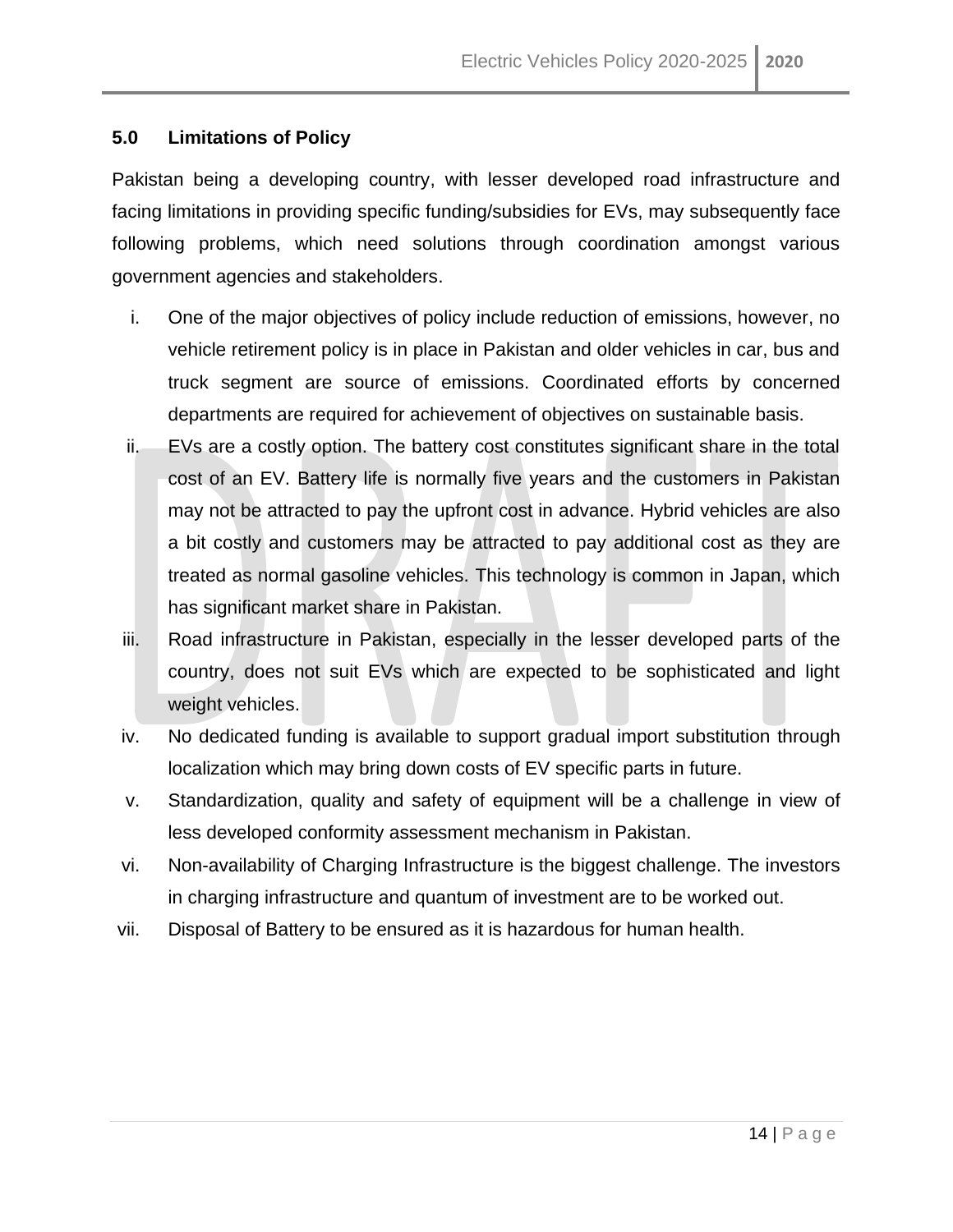#### <span id="page-14-0"></span>**6.0 Tariff Incentives for Electric & Hybrid Vehicles**

Four segments of EVs require different policy incentives as national and international markets are at various stages of development for each of the respective segment. In 2-3 wheelers segment, pure electric vehicles have been proposed in the policy whereas in 4-wheelers and heavy vehicles advanced technologies like hybrid are proposed to be incentivized in addition to EVs. However, for any kind of EV to have a market acceptance, a sizeable market development effort is required. Moreover, batteries are an integral part of EVs and their development also requires incentives otherwise these will have to be imported at initial stage. Similarly adequate charging infrastructure is also needed to eliminate anxiety amongst EV owners. Hybrid vehicles, on the other hand, may not require exclusive efforts for their introduction in the market. Segment wise tariff incentive for entire auto sector is as under:

### <span id="page-14-1"></span>**6.1 Tariff Incentive for New Model Scooties / Motorcycles / Three-Wheelers**

This segment is also growing in Pakistan especially in urban areas and working women prefer an independent mode of transport to look after their daily assignments, particularly EVs having low maintenance cost is more attractive for woman, therefore to penetrate in this segment, EV related parts are proposed at 1% customs duty and remaining body parts to be imported at road map mentioned in table 3 below.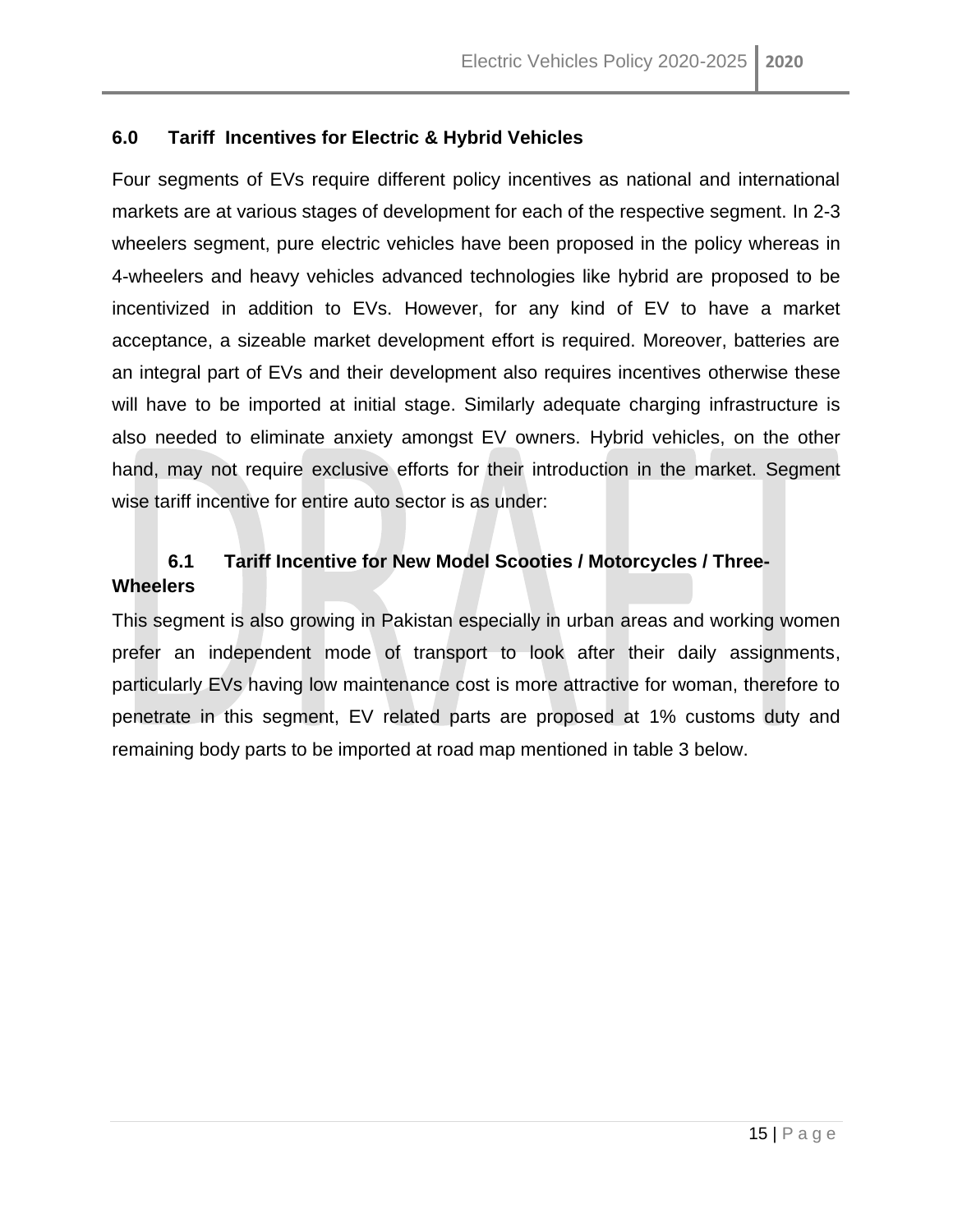| <b>Description</b>                                                                                                                                                                         | Category      | <b>Proposal</b>       |  |  |  |  |
|--------------------------------------------------------------------------------------------------------------------------------------------------------------------------------------------|---------------|-----------------------|--|--|--|--|
| <b>Motor, Battery &amp;</b><br><b>Drivetrain (replacement</b><br>of engine/gear/battery)                                                                                                   | EV<br>related | 1% Custom Duty(CD)    |  |  |  |  |
| <b>Non-Localized Parts</b>                                                                                                                                                                 | Non EV        | 15 % Custom Duty (CD) |  |  |  |  |
| <b>Localized Parts</b>                                                                                                                                                                     | Normal        | 46 % Custom Duty (CD) |  |  |  |  |
| Duty of raw materials, sub-components & components to be as per existing regime<br>i.e. SRO 656(I) 2006<br>Sales tax to be fixed at 5% at sales<br>Sales tay at import stage 0.0% (waived) |               |                       |  |  |  |  |

<span id="page-15-0"></span> $\sigma$ ales tax at import stage 0 % (waived)

**Table 3 - Proposed Customs Duty Structure for Scooty / Scooter**

The year wise tariff roadmap (custom duty) for Scooty/Scooter is proposed as under.

|                                                                                           | Description  | Existing | 2020-21 | 221-22 | 2022-23 | 2023-24 | 2024-25 |  |  |
|-------------------------------------------------------------------------------------------|--------------|----------|---------|--------|---------|---------|---------|--|--|
|                                                                                           |              |          |         |        |         |         |         |  |  |
| 1                                                                                         | Raw          | 1%       | 1%      | 1%     | 1%      | 1%      | 1%      |  |  |
|                                                                                           | material     |          |         |        |         |         |         |  |  |
| $2^{\prime}$                                                                              | Component    | 10%      | 10%     | 10%    | 10%     | 10%     | 10%     |  |  |
|                                                                                           | Sub-         |          |         |        |         |         |         |  |  |
|                                                                                           | Component    |          |         |        |         |         |         |  |  |
| 3                                                                                         | Sub-         | 20%      | 20%     | 20%    | 20%     | 20%     | 20%     |  |  |
|                                                                                           | assembly     |          |         |        |         |         |         |  |  |
| 4                                                                                         | CKD (EV      | 1%       | 1%      | 1%     | 1%      | 1%      | 1%      |  |  |
|                                                                                           | Related)     |          |         |        |         |         |         |  |  |
| 5                                                                                         | CKD (Non     | 15%      | 15%     | 15%    | 15%     | 15%     | 15%     |  |  |
|                                                                                           | Localized)   |          |         |        |         |         |         |  |  |
| 6                                                                                         | <b>CKD</b>   | 46%      | 46%     | 46%    | 46%     | 46%     | 46%     |  |  |
|                                                                                           | (localized)* |          |         |        |         |         |         |  |  |
| 7                                                                                         | CBU          | 50%      | 50%     | 50%    | 50%     | 50%     | 50%     |  |  |
| * Localization to be promoted through enabling tariff. CKD lists (localized/non-localized |              |          |         |        |         |         |         |  |  |
|                                                                                           |              |          |         |        |         |         |         |  |  |
| to be finalized.                                                                          |              |          |         |        |         |         |         |  |  |

<span id="page-15-1"></span>**Table 4 - Proposed Annual Customs Duty for Scooty / Scooters**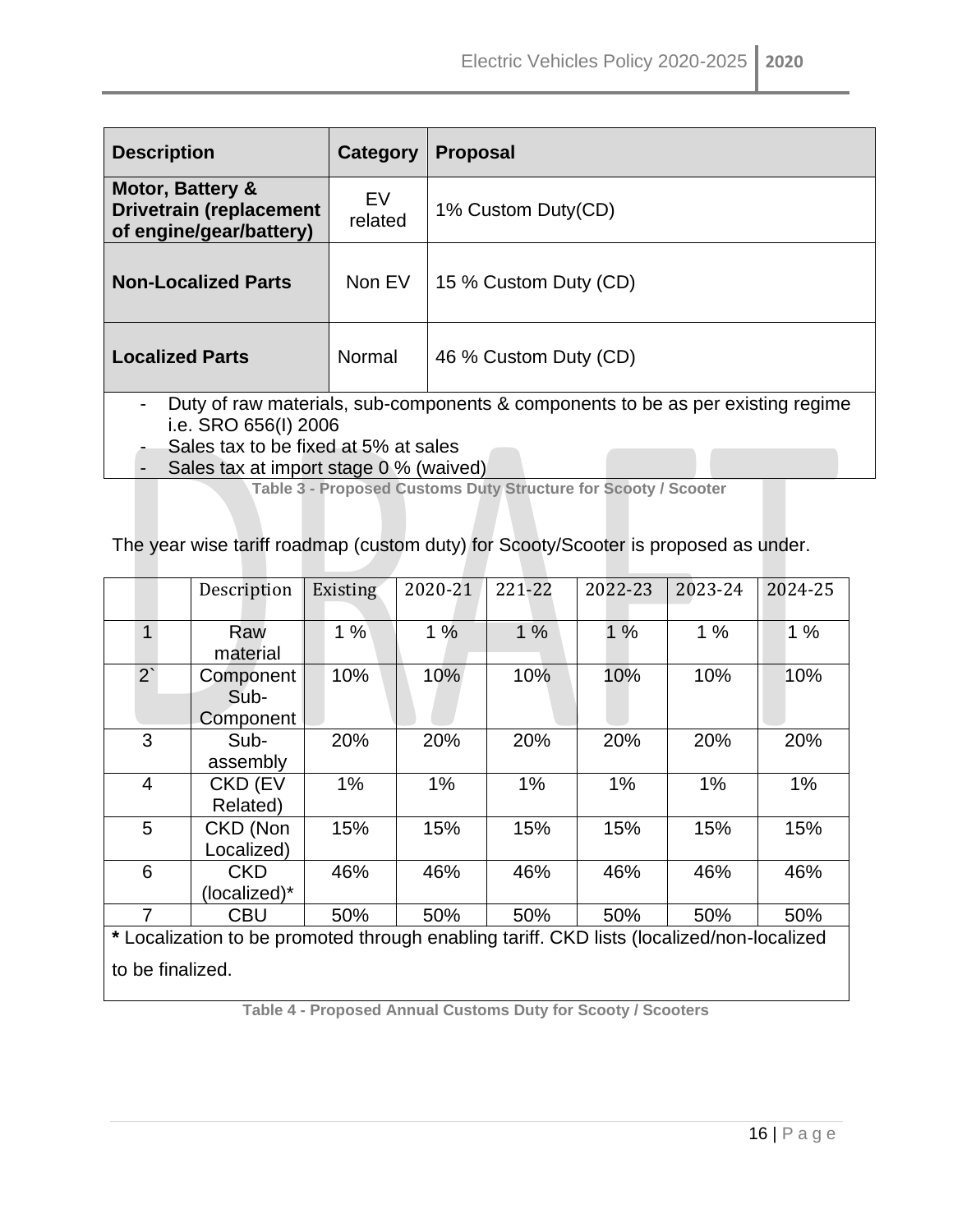#### **6.2 Incentive for Motorcycles**

<span id="page-16-0"></span>The duty structure for motorcycles is mentioned in table 5 below.

| <b>Description</b>                                                                                                                                                                              | Category                                          | <b>Proposal</b>  |  |  |  |  |  |  |
|-------------------------------------------------------------------------------------------------------------------------------------------------------------------------------------------------|---------------------------------------------------|------------------|--|--|--|--|--|--|
|                                                                                                                                                                                                 | Existing Shape s (CD 70 & 125, already developed) |                  |  |  |  |  |  |  |
| Motor, Battery &<br>Drivetrain etc.                                                                                                                                                             | EV<br>Related                                     | 1% Custom Duty   |  |  |  |  |  |  |
| <b>CKD Non</b><br><b>Localized</b>                                                                                                                                                              | Non EV                                            | 15 % Custom Duty |  |  |  |  |  |  |
| <b>CKD Localized</b>                                                                                                                                                                            | Normal                                            | 46 % Custom Duty |  |  |  |  |  |  |
| <b>New Shape</b>                                                                                                                                                                                |                                                   |                  |  |  |  |  |  |  |
| Motor, Battery &<br>Drivetrain etc.                                                                                                                                                             | EV<br>Specific                                    | 1% Custom Duty   |  |  |  |  |  |  |
| <b>CKD Non</b><br><b>Localized</b>                                                                                                                                                              | Non EV                                            | 15 % Custom Duty |  |  |  |  |  |  |
| <b>CKD Localized*</b>                                                                                                                                                                           | Normal                                            | 46 % Custom Duty |  |  |  |  |  |  |
| - E-Bikes to attract same duty as 2 wheeler (motorcycles)<br>- Sales tax on finished product to be 5%<br>- Sales tax at input stage to be 0 % (waived off in order to avoid adjustment refunds) |                                                   |                  |  |  |  |  |  |  |

**Table 5 - Proposed Customs Duty Structure for Motorcycles**

<span id="page-16-1"></span>The year wise tariff roadmap (custom duty) for motorcycles (87.11) will be as under.

|                | <b>Description</b>                                    | Existing | 2020-21 | 2021-22 | 2022-23 | 2023-24 | 2024-25 |
|----------------|-------------------------------------------------------|----------|---------|---------|---------|---------|---------|
| 1              | Raw material                                          | 1%       | 1%      | 1%      | 1%      | 1%      | 1%      |
| $2^{\degree}$  | Component<br>Sub-Component                            | 10%      | 10%     | 10%     | 10%     | 10%     | 10%     |
| 3              | Sub-assembly                                          | 20%      | 20%     | 20%     | 20%     | 20%     | 20%     |
| $\overline{4}$ | CKD (EV Related)                                      | 1%       | 1%      | $1\%$   | $1\%$   | 1%      | $1\%$   |
| 5              | <b>CKD Non localized</b>                              | 15%      | 15%     | 15%     | 15%     | 15%     | 15%     |
| 6              | CKD localized*                                        | 46%      | 46%     | 46%     | 46%     | 46%     | 46%     |
| $\overline{7}$ | <b>CBU</b>                                            | 50%      | 50%     | 50%     | 50%     | 50%     | 50%     |
|                | * Localization to be promoted through enabling tariff |          |         |         |         |         |         |

<span id="page-16-2"></span>**Table 6 - Proposed Annual Customs Duty for Motorcycles**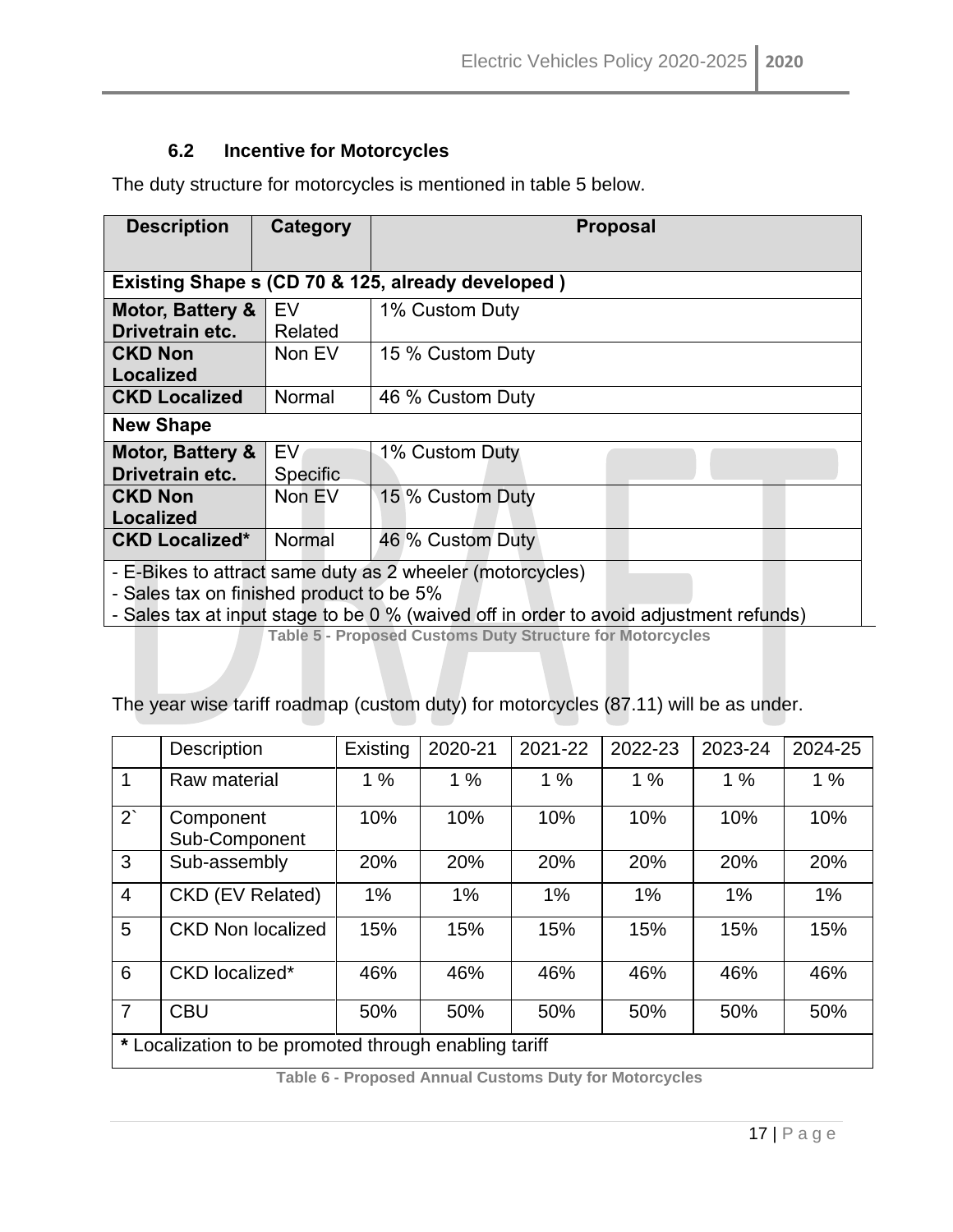#### **6.3. Incentive for Three Wheelers {Rickshaw (8703) and Loader (8704)}**

<span id="page-17-0"></span>The tariff structure for three wheelers i.e. EV Rickshaws and Loaders is presented in table 7 below.

| <b>Description</b>                                                                                                                                                 | <b>Category</b>    | <b>Proposal</b>  |  |  |  |  |
|--------------------------------------------------------------------------------------------------------------------------------------------------------------------|--------------------|------------------|--|--|--|--|
| <b>CKD Non Localized</b>                                                                                                                                           | Normal             | 15 % Custom Duty |  |  |  |  |
| <b>CKD Localized</b>                                                                                                                                               | Normal             | 46 % Custom Duty |  |  |  |  |
| Motor with differential, gearbox, motor<br>controller, accelerator paddle, Battery<br>LiFePo4 or Polymer (industrial grade),<br>battery management system, charger | <b>EV Specific</b> | 1 % Custom Duty  |  |  |  |  |
| Sales tax to be fixed at 5% at sales of CBUs<br>Sales tax at import stage to be waived off                                                                         |                    |                  |  |  |  |  |

**Table 7 - Proposed Customs Duty Structure for Rickshaws & Loaders**

<span id="page-17-1"></span>The year wise tariff roadmap (custom duty) for Three Wheelers Rickshaw (8703) and Loader (8704) is as under.

|                | <b>Description</b>         | Existing | 2020-21 | 2021-22 | 2022-23 | 2023-24 | 2024-25 |
|----------------|----------------------------|----------|---------|---------|---------|---------|---------|
|                | Raw material               | 1%       | 1%      | 1%      | $\%$    | 1%      | 1%      |
| $2^{\degree}$  | Component<br>Sub-Component | 10%      | 10%     | 10%     | 10%     | 10%     | 10%     |
| 3              | Sub-assembly               | 20%      | 20%     | 20%     | 20%     | 20%     | 20%     |
| $\overline{4}$ | CKD (EV Specific)          | 1%       | 1%      | 1%      | 1%      | 1%      | $1\%$   |
| 5              | CKD (Non<br>Localized)     | 15 %     | 15 %    | 15 %    | 15 %    | 15 %    | 15 %    |
| 6              | CKD (localized)            | 46%      | 46%     | 46%     | 46%     | 46%     | 46%     |
| $\overline{7}$ | <b>CBU</b>                 | 50%      | 50%     | 50%     | 50%     | 50%     | 50%     |

**Table 8 – Proposed Annual Customs Duty for Rickshaws & Loaders**

<span id="page-17-2"></span>Import of 100 percent CKD will be allowed to the investors at the rate of customs duty presented in the above tables.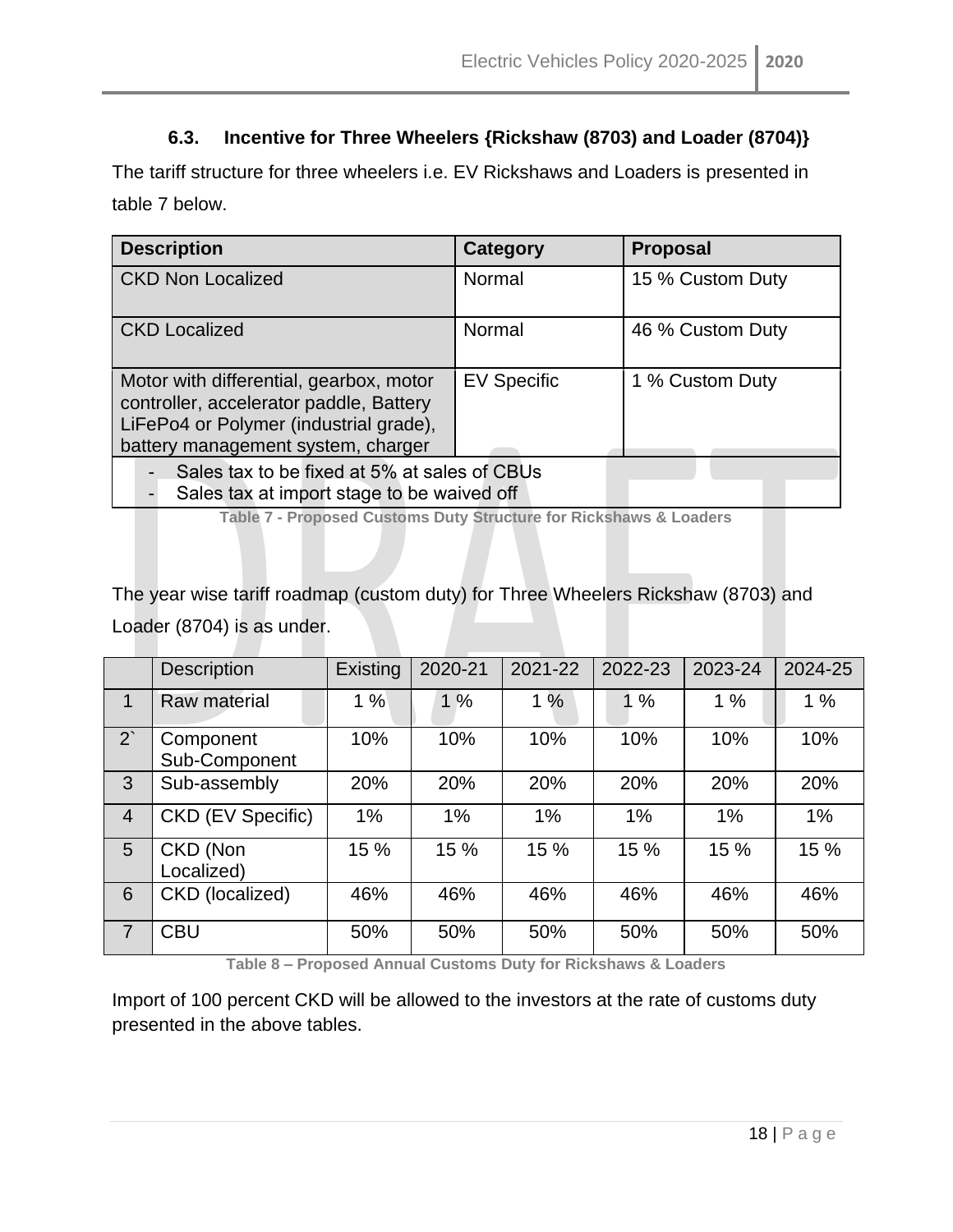#### 6.4. **Tariff Incentive for Cars, SUVs & LCVs**

As car segment is already operating under ADP 2016-21, Government has already committed certain incentives to the new entrants under the policy, any change in incentive regime during the policy for 4-wheelers, light commercial vehicles and Specialized utility vehicles is not possible at this stage. As the volumes of automotive industry has witnessed a drop in the recent past, which is expected to continue for some time, drastic changes in the policy may not be possible at this stage for four wheelers. As preparation of Automotive Industry Development and Export Plan (AIDEP) has been approved in Auto Industry Development Committee (AIDC), a detailed study for complete tariff structure and incentive regime will be envisaged in the proposed policy document. Therefore, minimum interventions have been proposed.

| <b>Description</b>                                                                                                                                                                                                         | <b>Category</b>                                                    | <b>Proposal</b>                                                                                                                                                                               |  |  |  |  |
|----------------------------------------------------------------------------------------------------------------------------------------------------------------------------------------------------------------------------|--------------------------------------------------------------------|-----------------------------------------------------------------------------------------------------------------------------------------------------------------------------------------------|--|--|--|--|
| Localized/Body Parts                                                                                                                                                                                                       | Normal                                                             | 25% Tariff new entrants under ADP<br>45% Tariff for existing players<br>(Adjustment under new policy beyond July 2021<br>to prevail accordingly. Status quo has been<br>maintained currently) |  |  |  |  |
| Motor, Drivetrain and<br>battery etc                                                                                                                                                                                       | <b>EV Related</b>                                                  | 1 % Custom Duty (Adjustment in new policy to<br>prevail)                                                                                                                                      |  |  |  |  |
| Parts specific to<br>hybrid or other<br>advanced technology                                                                                                                                                                | <b>Hybrid</b><br>(All types,<br>mild, moderate,<br>strong hybrids) | 10 % Customs Duty (applicable to non-localized<br>parts under ADP 2016-21)                                                                                                                    |  |  |  |  |
| GST to be 8.5 % to encourage the EVs and locally manufactured Hybrid Vehicles<br>of all types (including mild, moderate & strong hybrids)<br>Sales tax exemption at import stage to encourage investment and avoid refunds |                                                                    |                                                                                                                                                                                               |  |  |  |  |
|                                                                                                                                                                                                                            |                                                                    | Table 9 - Proposed Customs Duty Structure for Cars & SUVs                                                                                                                                     |  |  |  |  |

Following incentives have been proposed for cars and sports utility vehicles (SUVs).

The detailed tariff structure (custom duty) for cars and sports utility vehicles (SUVs) will be as under:-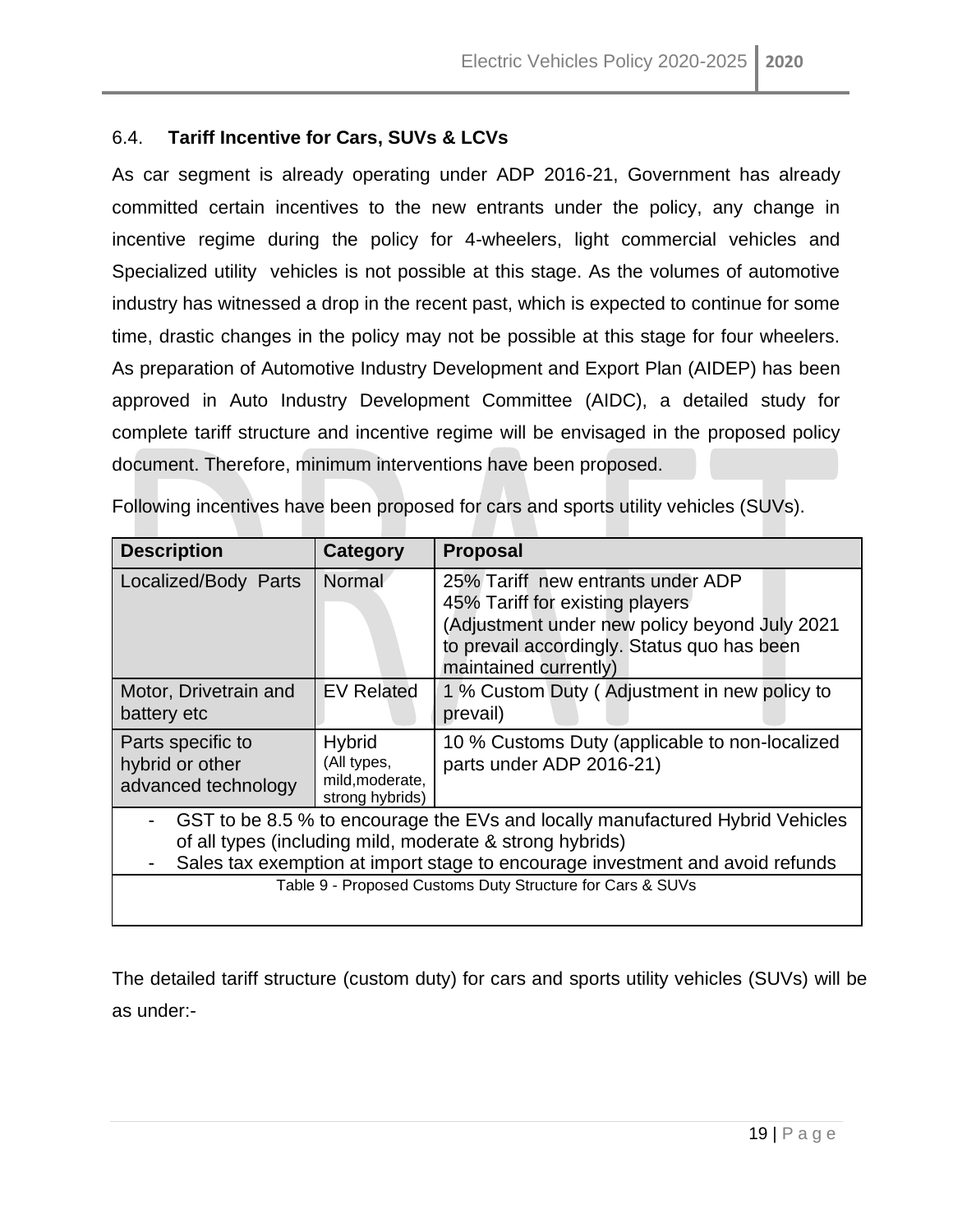|                | <b>Description</b>                           | Existing | 2020-21                                           | 2021-22 | 2022-23 | 2023-24 | 2024-25 |  |
|----------------|----------------------------------------------|----------|---------------------------------------------------|---------|---------|---------|---------|--|
| 1              | Raw material                                 | 1%       | 1%                                                | 1%      | 1%      | 1%      | 1%      |  |
| $\overline{2}$ | Component<br>Sub-Component                   | 10%      | 10%                                               | 10%     | 10%     | 10%     | 10%     |  |
| 3              | Sub-assembly                                 | 20%      | 20%                                               | 20%     | 20%     | 20%     | 20%     |  |
| $\overline{4}$ | CKD (EV Related)*                            | 1%       | 1%                                                | 1%      | 1%      | 1%      | 1%      |  |
| 5              | <b>CKD</b> (Hybrid<br>Related)**             | 10%      | 10%                                               | 10%     | 10%     | 10%     | 10%     |  |
| 6              | <b>CKD Non</b><br>Localized***               | 30%      | 30%                                               | 30%     | 30%     | 30%     | 30%     |  |
| $\overline{7}$ | <b>CKD</b> localized***                      | 45 %     | 45%                                               | 45 %    | 45 %    | 45 %    | 45 %    |  |
| 8              | <b>CBU</b>                                   | 25 %     | Existing duty on import of cars under PCT Code    |         |         |         |         |  |
|                |                                              |          | 8703.8090 (others) i.e. 25% to continue till June |         |         |         |         |  |
|                | 2021 i.e. till policy beyond ADP 2016-21**** |          |                                                   |         |         |         |         |  |
|                | * Only Applicable to EV related parts        |          |                                                   |         |         |         |         |  |

\*\* Hybrid related parts only (not applicable to common parts like seats, dashboard, body shell and CKD non localized including pistons, sleeves etc)

\*\*\* 20% concession provided under ADP 2016-21 to continue for new entrants \*\*\*\* The concession of import of CBUs for test marketing to be 50% of prevailing rate vide SRO 644(I)/2018 dated 24<sup>th</sup> May 2018.

**Table 10 – Annual Customs Duty for Cars & SUVs**

<span id="page-19-0"></span>Duty structure for Light Commercial Vehicles under HS Code 8704 upto 5 Tons GVW is as under:

|                                         | <b>Description</b>             | Existing | 2020-21 | 2021-22 | 2022-23 | 2023-24 | 2024-25 |
|-----------------------------------------|--------------------------------|----------|---------|---------|---------|---------|---------|
| $\mathbf{1}$                            | Raw material                   | 1%       | 1%      | 1%      | 1%      | 1%      | 1%      |
| 2                                       | Component<br>Sub-Component     | 10%      | 10%     | 10%     | 10%     | 10%     | 10%     |
| 3                                       | Sub-assembly                   | 15%      | 15%     | 15%     | 15%     | 15%     | 15%     |
| $\overline{4}$                          | CKD (EV Related)               | 1%       | 1%      | 1%      | 1%      | 1%      | 1%      |
| 5                                       | <b>CKD</b> (Hybrid<br>Related) | 10%      | 10%     | 10%     | 10%     | 10%     | 10%     |
| 6                                       | <b>CKD Non</b><br>Localized    | 20%      | 20%     | 20%     | 20%     | 20%     | 20%     |
| $\overline{7}$                          | <b>CKD</b> localized           | 45 %     | 45%     | 45 %    | 45 %    | 45 %    | 45 %    |
| 8                                       | <b>CBU</b>                     | 60%      | 60%     | 60%     | 60%     | 60%     | 60%     |
| Table 11 - Annual Customs Duty for LCVs |                                |          |         |         |         |         |         |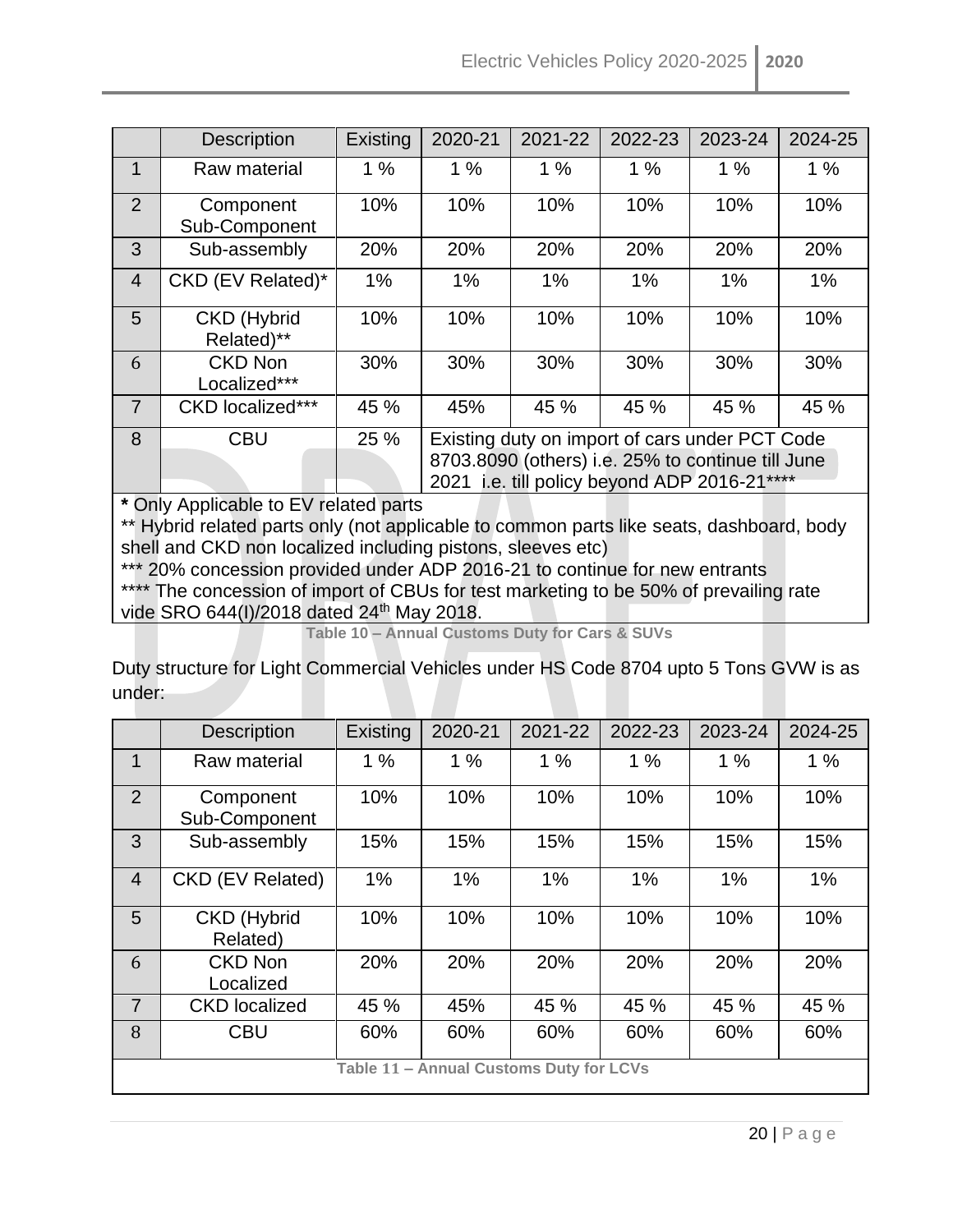#### **6.5 Incentive for Buses**

<span id="page-20-0"></span>The all-electric bus or hybrid technologies are still quite expensive. However, they are feasible for use especially on fixed intra-city routes and provide a major reduction in emission owing to their high usage. In view of the above, following measures have been proposed.

- 1. Import of all parts (both localized and non-localized) at 1% customs duty applicable to non-localized parts for manufacturing of electric or hybrid electric buses till 2025 for local assembly of buses.
- 2. The electric buses will have no registration fees or annual token tax. Additionally, the State Bank of Pakistan may allow EVs to be purchased under Green Banking Guidelines or similar financing scheme.
- 3. Metro buses and BRT routes in Lahore, Islamabad/Rawalpindi, Multan and Peshawar to consider electrification of buses on dedicated routes.
- 4. Under ADP 2016-21, the custom duty on hybrid electric vehicles (HEVs)/Buses is 1%. However, no imports have been witnessed in this category due to lack of infrastructure. The same has been extended to dedicated electric buses in CBU condition. CBU Import and CKD manufacturing have same rates till announcement of next policy i.e. Auto Industry Development and Export Plan (AIDEP) starting from  $1<sup>st</sup>$  July 2021.

#### **6.6. Incentive for Trucks/Prime Movers**

<span id="page-20-1"></span>The all-electric truck and hybrid technologies, like buses, are also expensive. However, unlike buses most heavy duty trucks perform cross country hauls and require a widely distributed charging infrastructure. To this end, trucks require a different strategy also. In the view of above, Government of Pakistan, in collaboration with relevant entities shall take the following measures.

1. In the short term of 1-2 years the electric trucks of over 1-ton haulage will be used for City wide hauling as their charging requirements are relatively easier for relevant bodies to fulfill.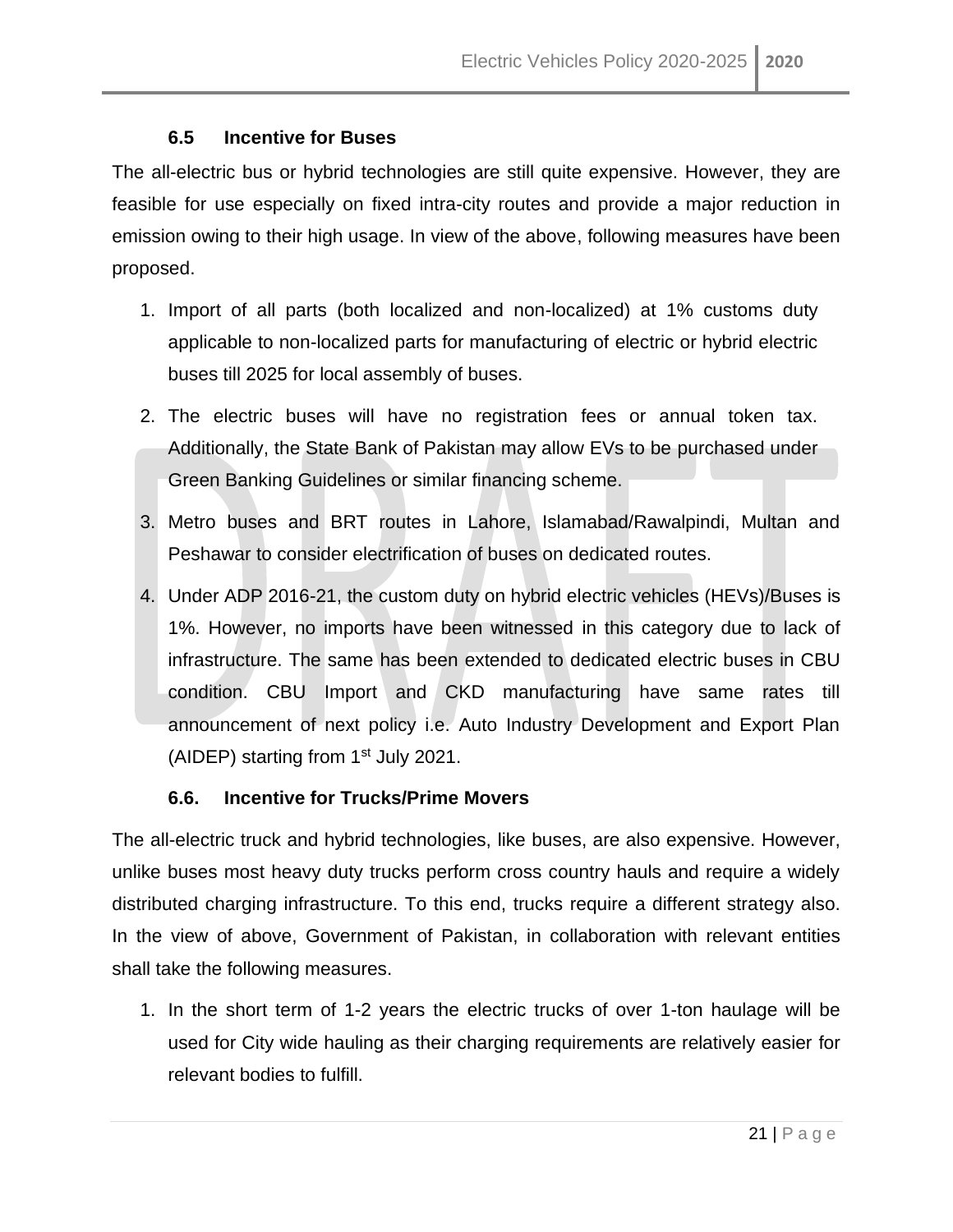- 2. The electric trucks will have no registration fees or annual token tax i.e. renewal fee. Additionally, the State Bank of Pakistan may allow EVs to be purchased under Green Banking Guidelines or Similar financing scheme until SBP defines incentive policy towards EVs
- 3. Import of all parts (both localized and non-localized) at 1% customs duty applicable to non-localized parts for manufacturing of trucks till announcement of AIDEP.
- 4. Under ADP 2016-21, the custom duty on hybrid electric vehicles (HEVs)/Trucks is 1%. The same incentive has been extended to all electric trucks.

For Government, the eventual goal is local manufacturing, designing and developing of all major components of EVs. The development of components also leads to local manufacturing in phased manner. Battery, motor etc. are an essential part of an EV. In order to encourage local manufacturing of EVs encouragement of local manufacturing of EV components is needed. However, in view of time constraint, measures to promote EVs have been envisaged in the policy at this stage. Local manufacturing of parts can be considered at a later stage as in presence of low import tariffs, localization seems impossible.

#### <span id="page-21-0"></span>**7.0 Promotion of Electric and New Technology Vehicles & Parts Manufacturing**

In order to create enhance attraction for consumers, measures including reduction in GST, road tax exemption, Income tax benefit, reduced power tariff, toll charges, permits, attractive leasing, free insurance and registration etc. are proposed from 2021- 2025.Follwoing are few measures to promote the efficient EVs, other fuel efficient vehicles, their parts and equipment.

| <b>Description</b> | Intervention                                                                                                                                                                                                                                                                                                        |
|--------------------|---------------------------------------------------------------------------------------------------------------------------------------------------------------------------------------------------------------------------------------------------------------------------------------------------------------------|
| <b>GST</b>         | GST rate for EVs and hybrid cars, light commercial vehicles, heavy<br>vehicles to be brought down to 8.5% i.e. 50% of the prevailing rate. In<br>case of 2-3 wheelers, the sales tax to be 5 % i.e. at par with tractors.<br>Sales tax exemption to be provided at CKD import stage to avoid<br>adjustments/refunds |
| <b>Annual Tax</b>  | Annual renewal fee to be fully exempted for EVs only.                                                                                                                                                                                                                                                               |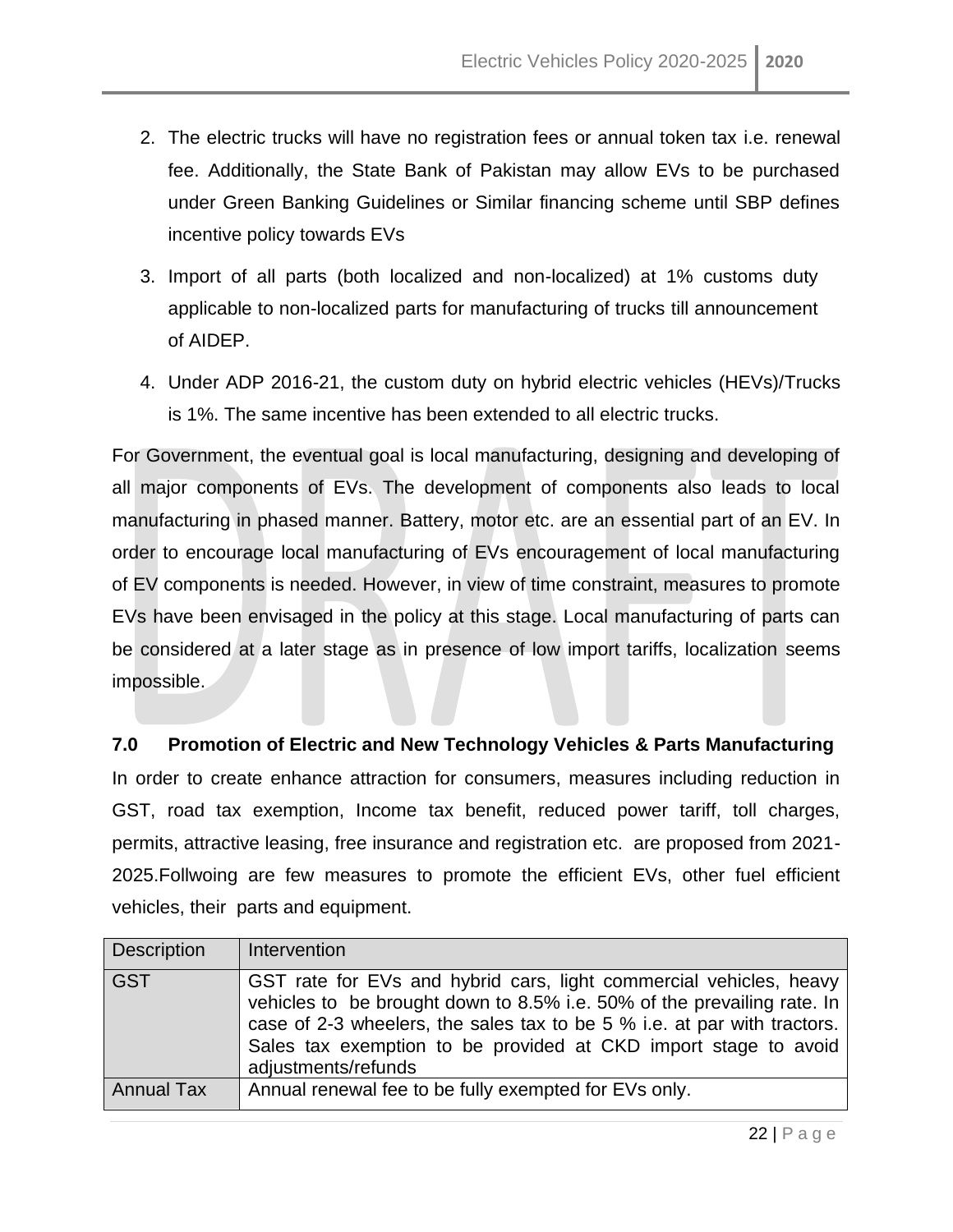| <b>Power Tariff</b>                                            | Incentivized Power Tariff on charging stations for EVs.                                                                                                                                                                                                                                                                                                                                                                                                                                                                                                                                                                                       |  |  |
|----------------------------------------------------------------|-----------------------------------------------------------------------------------------------------------------------------------------------------------------------------------------------------------------------------------------------------------------------------------------------------------------------------------------------------------------------------------------------------------------------------------------------------------------------------------------------------------------------------------------------------------------------------------------------------------------------------------------------|--|--|
| <b>Toll Charges</b>                                            | EVs to be exempted from Toll Tax partially @ 50 %.                                                                                                                                                                                                                                                                                                                                                                                                                                                                                                                                                                                            |  |  |
| Demand<br>Creation                                             | Phasing out of Internal Combustion Engine vehicles from year of<br>model. For e.g. annual renewal on vehicles of more than 30 years old<br>vehicles to be doubled.                                                                                                                                                                                                                                                                                                                                                                                                                                                                            |  |  |
| <b>Permits</b>                                                 | EVs & hybrids will be exempted from permit costs (heavy vehicles)                                                                                                                                                                                                                                                                                                                                                                                                                                                                                                                                                                             |  |  |
| Leasing                                                        | -Leasing at favorable interest rate for EVs and hybrid vehicles.<br>-State Bank of Pakistan may initially allow new EVs and locally<br>manufactured hybrid vehicles to be purchased under Green Banking<br>Guidelines and may further evolve an incentive scheme push down the<br>price through a better financing scheme. Government to provide<br>financing facilities at 2-3 percent reduced interest rates.<br>For part manufacturing, the loans at 5% interest rate to be given to<br>registered manufacturers of EV specific parts and infrastructure<br>development equipment. EDB to certify the registered<br>part<br>manufacturers. |  |  |
| Insurance                                                      | Bulk insurance at concessional rate for commercial fleets of hybrid and<br>electric vehicles.                                                                                                                                                                                                                                                                                                                                                                                                                                                                                                                                                 |  |  |
| Income<br>Tax<br>Exemption for<br>Part<br><b>Manufacturers</b> | Five years income tax exemption to be granted to auto part<br>manufacturers for setting up a greenfield independent manufacturing<br>facility for manufacturing of EV related equipment, infrastructure<br>development equipment or hybrid related equipment.                                                                                                                                                                                                                                                                                                                                                                                 |  |  |
| Incentive<br>on<br>Inputs                                      | All inputs for manufacturing of EV and hybrid related parts by the<br>OEMs and vendors to be exempted from all duties and taxes for 5<br>years from the start of manufacturing                                                                                                                                                                                                                                                                                                                                                                                                                                                                |  |  |
| Registration<br>(For EVs only)                                 | Locally manufactured EVs will be exempted from registration fees.<br>Registration number plates of EVs will have distinct color/design as per<br>convenience of registration authorities. The registration to be based on<br>unique identification number as and envisaged by provincial<br>registration authorities and the capital.                                                                                                                                                                                                                                                                                                         |  |  |

<span id="page-22-0"></span>**Table 112 - Incentives for Promotion of EV s, Hybrid Vehicles & their Part Manufacturing**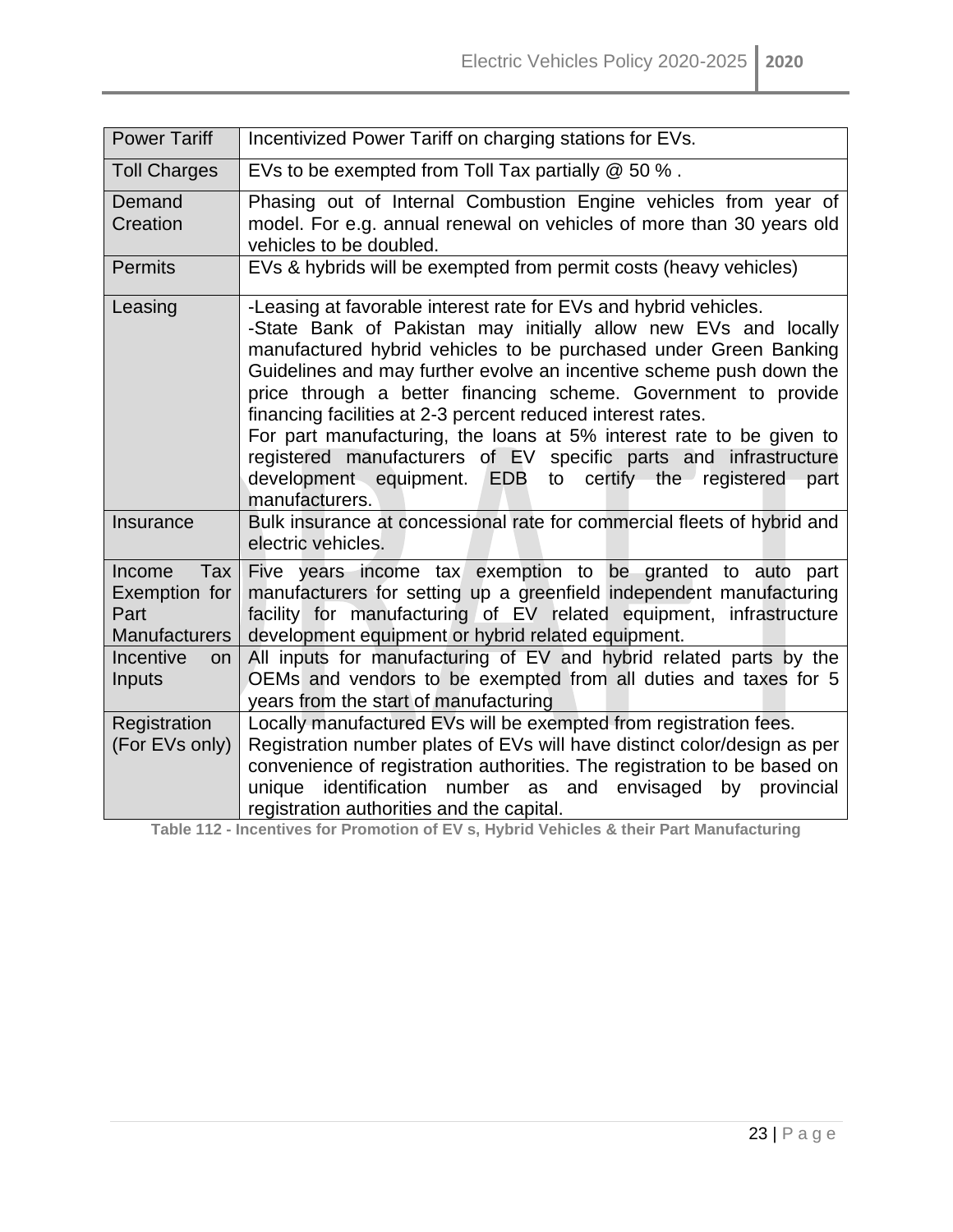#### <span id="page-23-0"></span>**8.0 Incentives for New Investment**

In order to fulfill the objectives of the policy, encouragement of stakeholders to setup EV manufacturing facility and introduction of fuel efficient hybrid vehicles is required. Some incentives for both; Exiting Players / Manufacturing Units and New Entrants have been proposed in table 12 below in addition to interventions for promotion of parts and components manufacturing for local market and potential export at a later stage.

| Sr#            | <b>Key Points</b>                                          | <b>Proposal</b>                                                                                                                                                                                                                                                                                                                                                                                                                                                                                                                                                                                                                                                                                                                                                                                                                |
|----------------|------------------------------------------------------------|--------------------------------------------------------------------------------------------------------------------------------------------------------------------------------------------------------------------------------------------------------------------------------------------------------------------------------------------------------------------------------------------------------------------------------------------------------------------------------------------------------------------------------------------------------------------------------------------------------------------------------------------------------------------------------------------------------------------------------------------------------------------------------------------------------------------------------|
| $\mathbf 1$    | <b>Manufacturing Facility</b>                              | Modification of existing facility to EV technology (EV<br>testing & EV Charging etc) to be allowed by<br>Engineering<br>Development Board (EDB)<br>upon<br>submission of request. New investors in cars, SUVs,<br>LCVs, HCVs etc. to route their application through<br>Board of Investment as per criteria envisaged in ADP<br>2016-21. However, 2-3 wheelers to be certified by<br>EDB as per practice being carried out under Tariff<br><b>Based System.</b>                                                                                                                                                                                                                                                                                                                                                                |
| $\mathbf{2}$   | Import of EV or hybrid<br>related Machinery &<br>Equipment | 0% Custom Duty and Taxes (income tax & sales tax)<br>on imports of machinery & equipment for EVs and<br>vehicles<br>for both<br>new<br>hybrid<br>and<br>existing<br>manufacturers. In addition import of machinery and<br>equipment for development of EV parts<br>and<br>infrastructure development equipment be exempted<br>from payment of Custom Duty, Sales Tax,<br>Income/Withholding tax etc.                                                                                                                                                                                                                                                                                                                                                                                                                           |
| $\overline{3}$ | Import of CBU for Test<br>Marketing                        | 100 CBU units (for each variant) to be allowed at 50%<br>of prevailing custom duty as per guidelines provided in<br>ADP 2016-21 for cars, SUVs, LCVs, HCVs etc.<br>In case of scooties, motorcycles, rickshaws and<br>loaders, a maximum of 100 units per variant will be<br>allowed for imports at 50% of the prevailing duty for<br>CBUs. The maximum units to be imported collectively<br>in scooties, motorcycles, rickshaws and loaders not to<br>exceed 2,000 units per company even in case it has<br>more than 20 different variants)<br>Subsequent manufacturing within 2 year of import will<br>be compulsory as per guidelines provided in ADP<br>2016-21. Import to be allowed to new entrants upon<br>groundbreaking as per criteria laid down in ADP. The<br>existing companies setting up related manufacturing |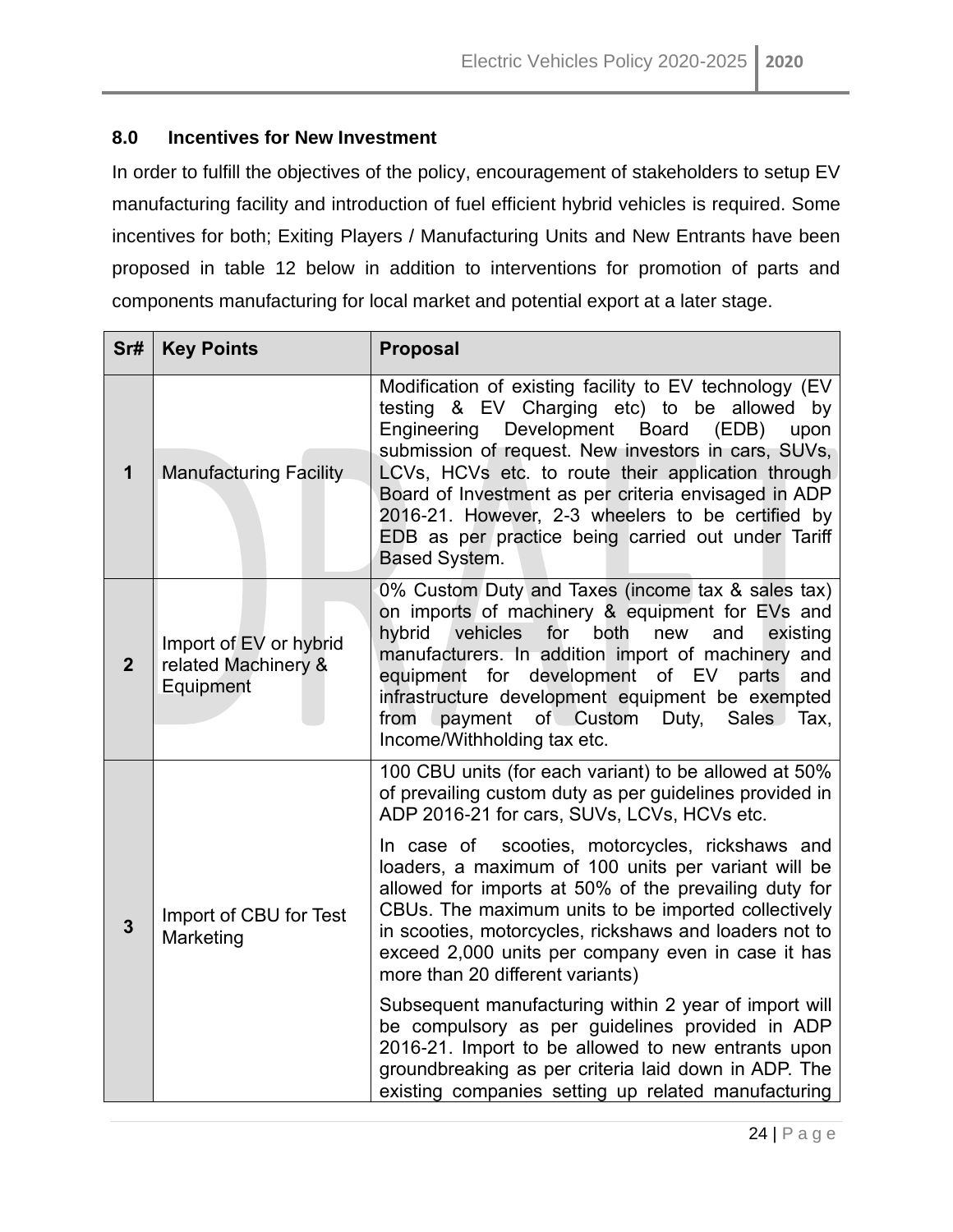|   |                         | facilities as per SRO 656(I)2006 will be verified by<br>EDB. Approval of import of CBUs to all existing<br>companies at concessionary rate to be provided by<br>EDB. Similarly, approval for concessionary import of 2-<br>3 wheelers to be provided by EDB in case of both;<br>new entrants and existing companies.                                                                                                                                                                                        |
|---|-------------------------|-------------------------------------------------------------------------------------------------------------------------------------------------------------------------------------------------------------------------------------------------------------------------------------------------------------------------------------------------------------------------------------------------------------------------------------------------------------------------------------------------------------|
| 4 | Import of CKD           | Tariff as per policy proposed in the policy                                                                                                                                                                                                                                                                                                                                                                                                                                                                 |
| 5 | <b>Approval Process</b> | Existing vehicle manufacturing companies including<br>those having manufacturing certificates under ADP<br>2016-21 may apply directly to EDB for approval. EDB<br>to approve requests as per SRO 656(I) 2006 as per<br>laid down criteria. New entrants to route their<br>applications through BOI with business plans to EDB<br>for approval. EDB to approve the requests by new<br>entrants and keep Auto Industry Development<br>Committee (AIDC) informed about decisions in its<br>quarterly meetings. |

**Table 12 - Incentives for Promotion of EVs & Hybrids by New/Existing Companies**

<span id="page-24-0"></span>It is expected that above interventions will be instrumental in introduction of EV and hybrid technologies in Pakistan and addressing major concerns of stakeholders (i.e Manufacturers & Customers). The new policy compliments, Automotive Development Policy 2016-21 as significant investment has been attracted under ADP**,** which needs to be protected.

.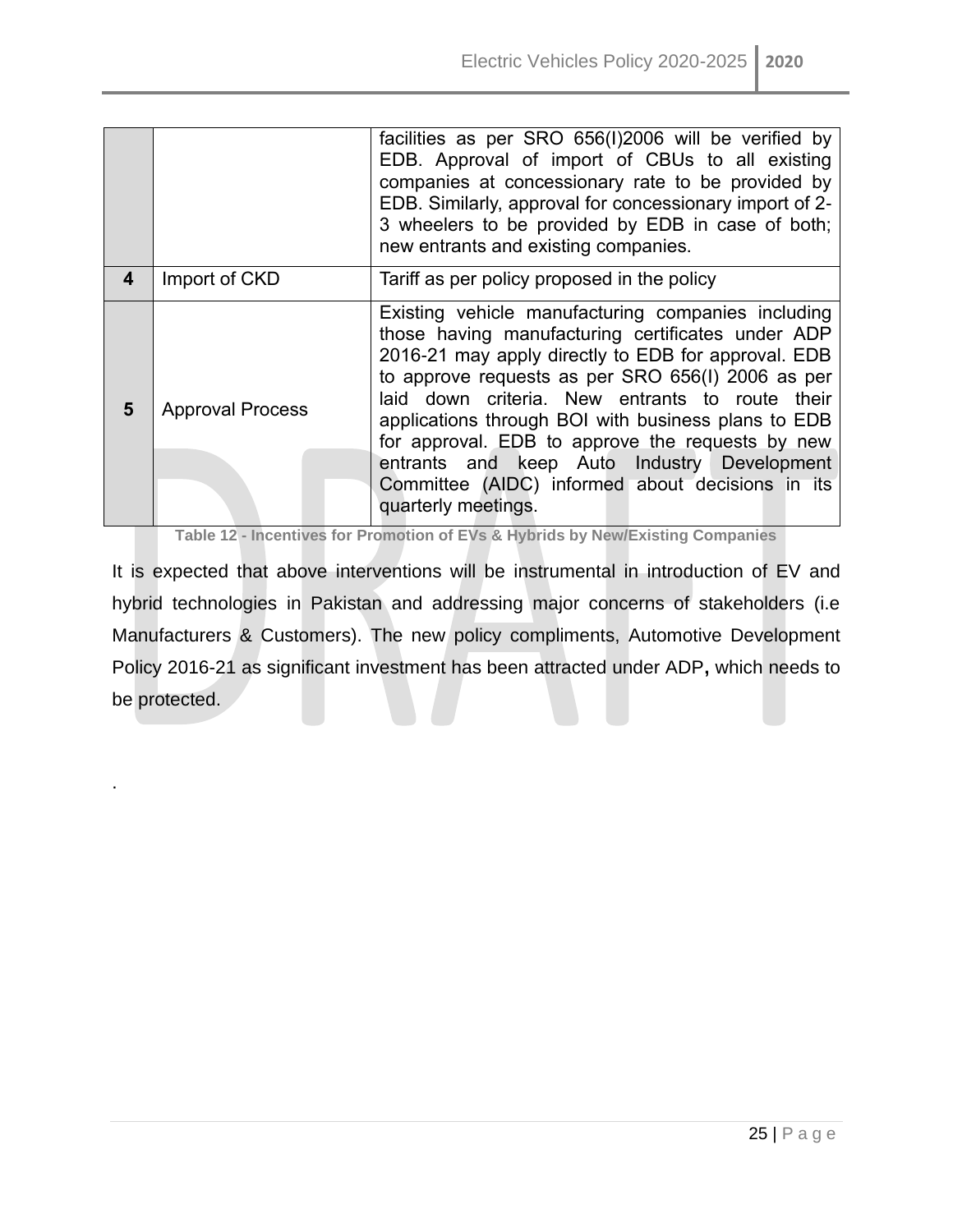#### <span id="page-25-0"></span>**9.0 Interventions required from related Government Organizations**

Following interventions are required to be taken by related organizations in order to support the objectives of this Policy.

- NEPRA/CDA/Metropolitan Development Authorities/OGRA shall provide relevant measures to help develop charging infrastructures
- PSQCA to facilitate in adoption of quality standards of EVs and other vehicles. Inclusion of UN Regulation 100 and 136 to be evaluated collectively in technical committee by EDB and PSQCA for inclusion in list of regulations to be adopted. Similarly, standards for motors for being water proof i.e. IP 67 needs to be considered by PSQCA.
- Excise and Taxation Department of Islamabad and other major cities (Rawalpindi, Lahore, Karachi etc.) in relevant provinces shall handle registration incentives/tax exemptions/design EV number plates.
- NHA shall implement incentives like toll taxes exemption
- Amendment in MVR ordinance to be carried out by provincial excise and taxation departments.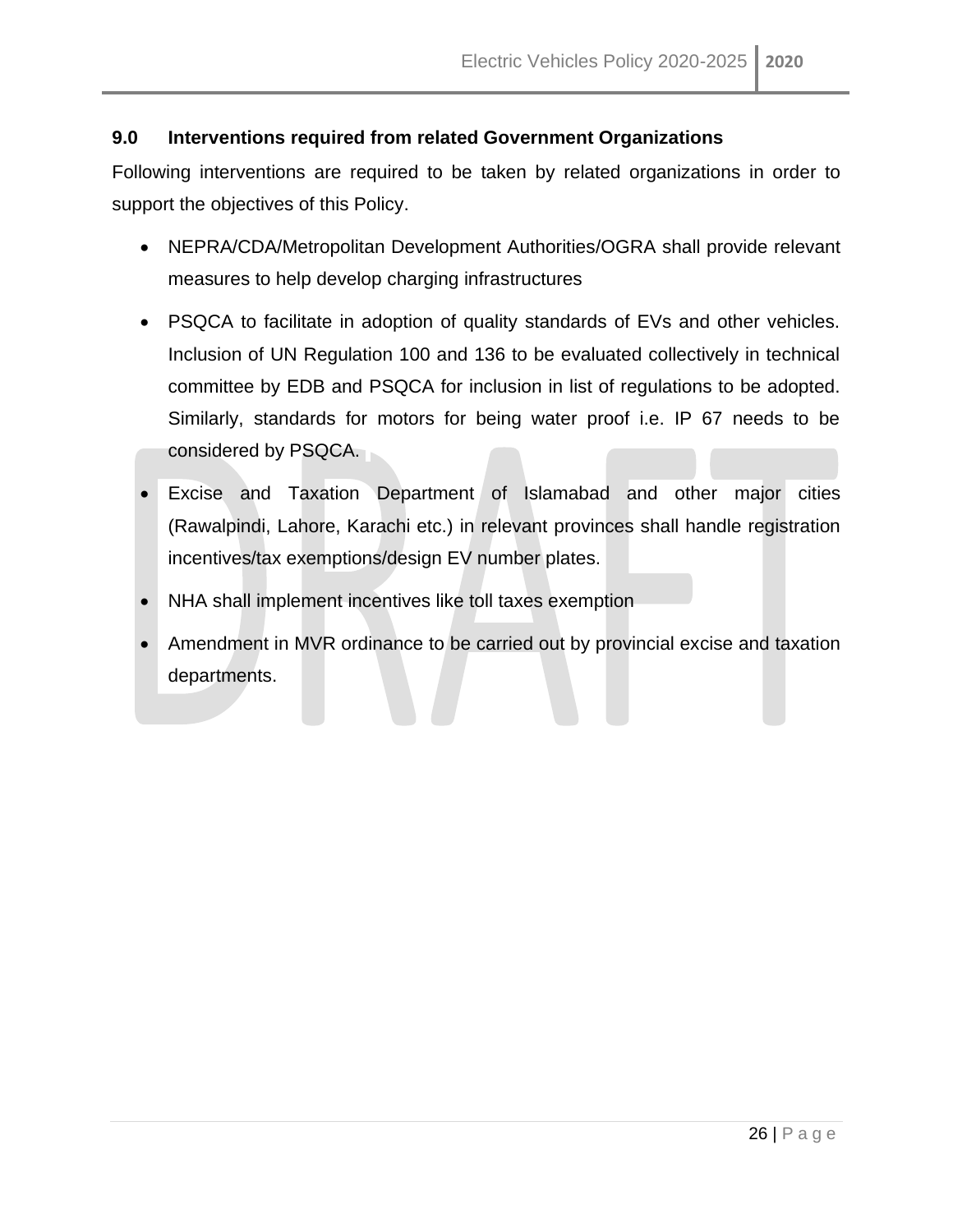#### <span id="page-26-0"></span>**10.0 Registration of Electric Vehicles**

Currently there is no mechanism to register all-electric vehicle in Pakistan. Since existing fossil fuel engine and chassis Electric Vehicle will have chassis number but in absence of engine it will have unique motor number for registration purposes. The Government of Pakistan, in collaboration with relevant entities, shall take the following measures

- 1. The categorization of registration shall be based on their 'rated' electric motor. However, in case of no registration fee, the categorization is not required as such. Registration authorities to device the suitable mechanism.
- 2. A special/distinguishable registration plate color and design will be allocated to EVs by registration authorities. The registration of hybrid vehicles to continue as in routine practice.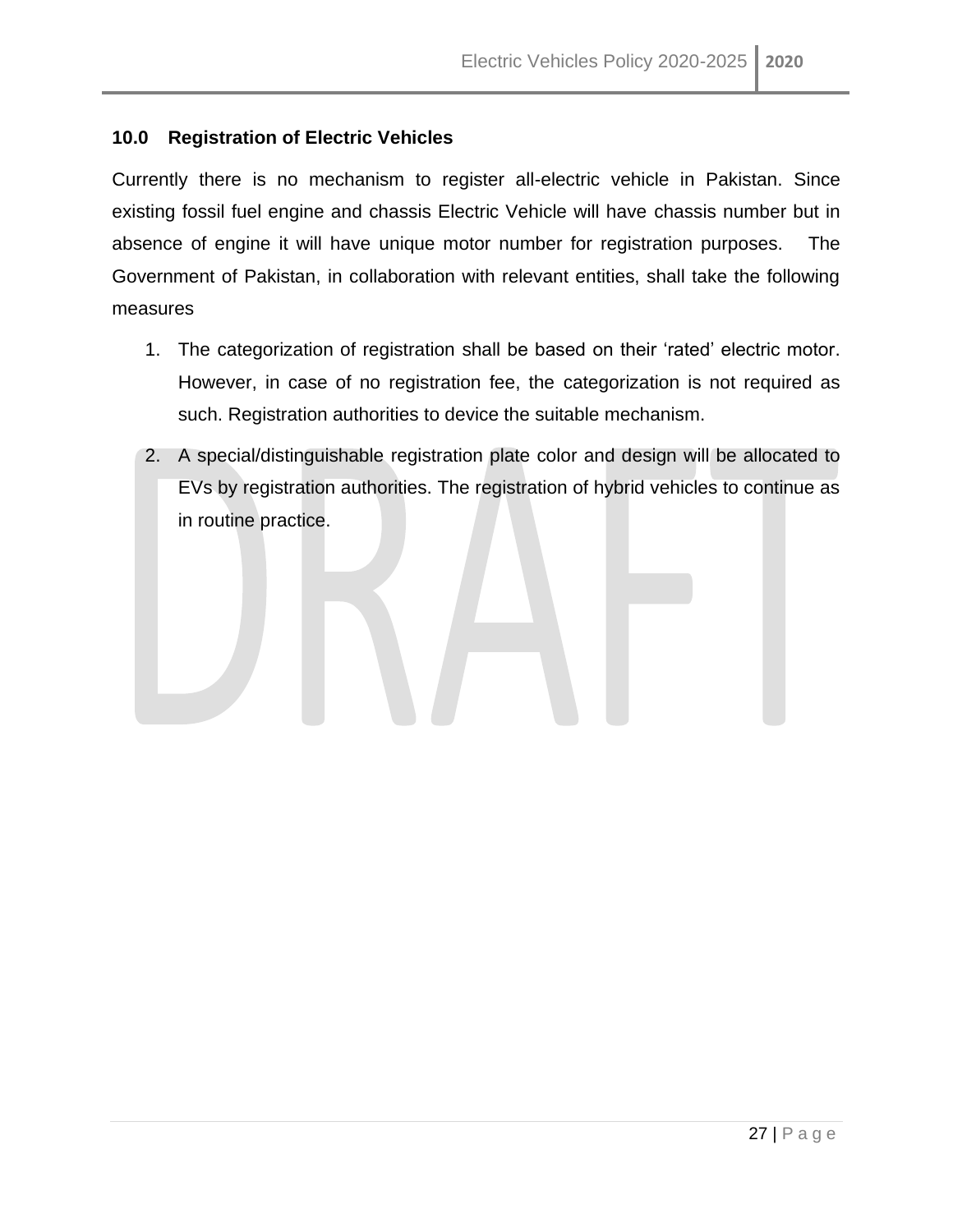#### <span id="page-27-0"></span>**11.0 Standards Development**

In order to advance electric mobility establishment of standards is necessary and a key step. Particularly for vehicle safety and charging infrastructure, standards are necessarily required. The safety of passengers especially in case of rainy season has to be ensured in motorcycles, rickshaws and loaders as their structure have minimum safety considerations. Standards significantly reduce investment risks for the stakeholders that are integral to provide resources in the transition to expand the businesses. Standards can be developed in parallel and support specific policy instruments. As 2-3 wheelers are on mandatory list of PSQCA, the organization may develop the standards and ensure their enforcement. However, WP 29 regulations for 2-3 wheelers, cars, SUVs etc can be adopted and PSQCA may align the standards for 2-3 wheelers with WP-29 Regulations. In case of cars and SUVs, the regulations can be adopted in phase wise manner as per plan for adoption of WP 29 Regulations which may support exports in the long run. The committees may work to adopt UNR 136 for vehicle safety, IEC60335-2-29 for house hold chargers and EEC 134 for Max Speed for 2-wheelers and UNR 100 for 4-Wheelers or Chinese OEM Standards in order to ensure safety of customers and safeguard the market from substandard products.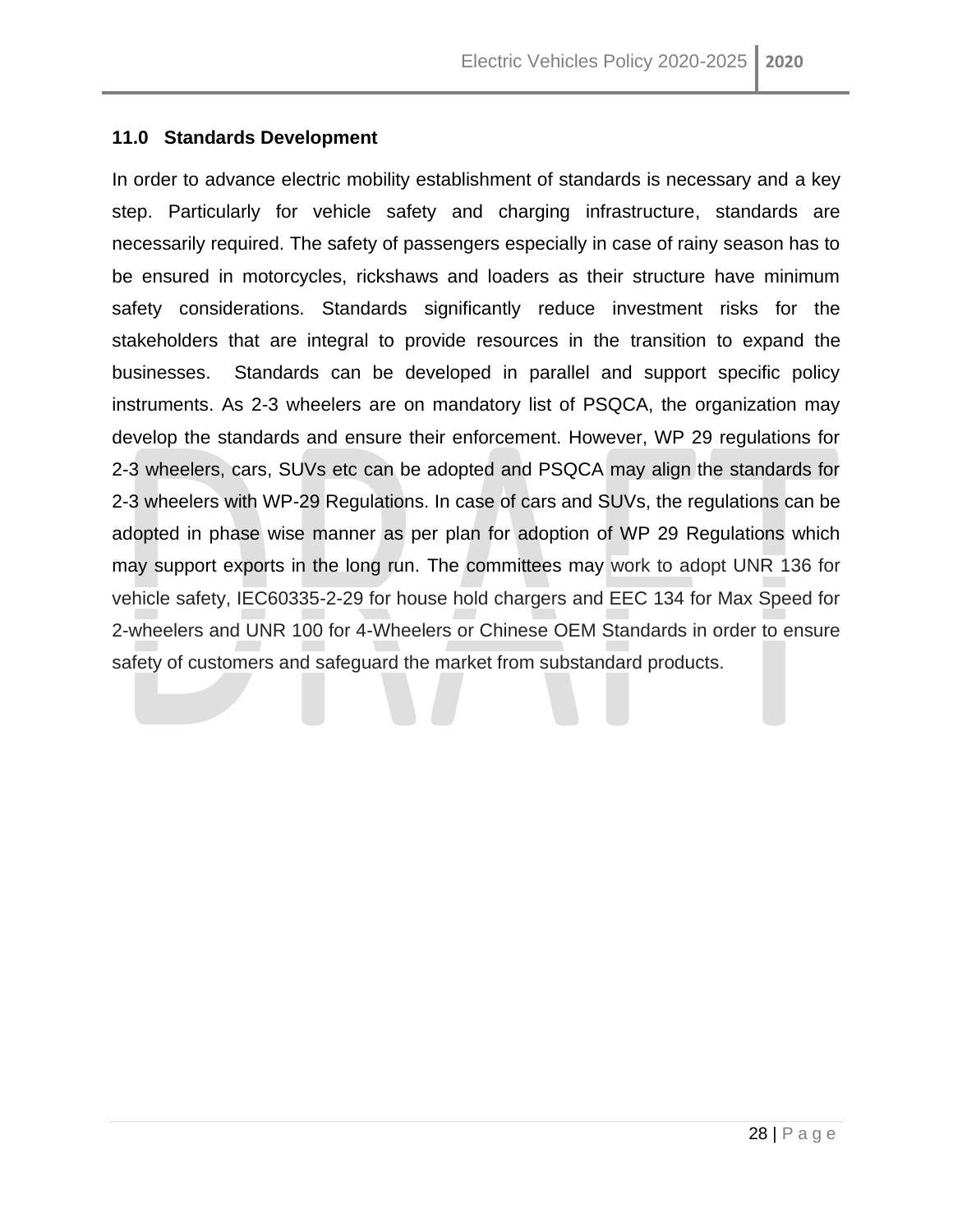#### <span id="page-28-0"></span>**12.0 Charging Infrastructure for EVs**

To promote and penetrate EVs in market, infrastructure needs to be developed in major cities, commercial/government buildings, motorways/highways by relevant authorities.

- 1. Charging infrastructure be installed at different points in all selected cities initially and will be expanded to all secondary cities. In each selected city at least one DC fast charger to be installed in every 3x3 km grid/4x4 km grid (as per advise by relevant department)
- 2. Fast chargers will be installed along major motorways and highways after every 15-30 km. Initially the chargers will be installed at highway N5 and rest areas of motorways M1, M2, M3, M4, M5 and M9, while the infrastructure will further be extended to the rest of the motorways and highways in the country.
- 3. Public charging stations may opt to have standardized swappable battery facilities in lieu of standard charging for appropriate category of vehicles.
- 4. All Electric Distribution Companies (DISCO) to identify the feeders where electricity load can be managed to support fast charging stations based on aforementioned targets. If there are system constraints in achieving the targets of the charging stations in each 3x3 km area then the DISCOs will be responsible for removing such supply constraints.
- 5. Existing CNG and Fuel Stations shall be encouraged by related Government Bodies in establishment of charging infrastructure.
- 6. In order to relieve main grid, smart charging may be employed at charging stations particularly of Level-2 and above. Smart charging is possible through smart metering, time-of-use pricing and any other innovative mechanisms.
- 7. Initially, 2-3 wheelers may be promoted as their charging facilities are easier to develop. Major cities like Karachi, Lahore, Rawalpindi, Faisalabad and Peshawar may be considered initially for introduction of EVs and complete infrastructure in the long run.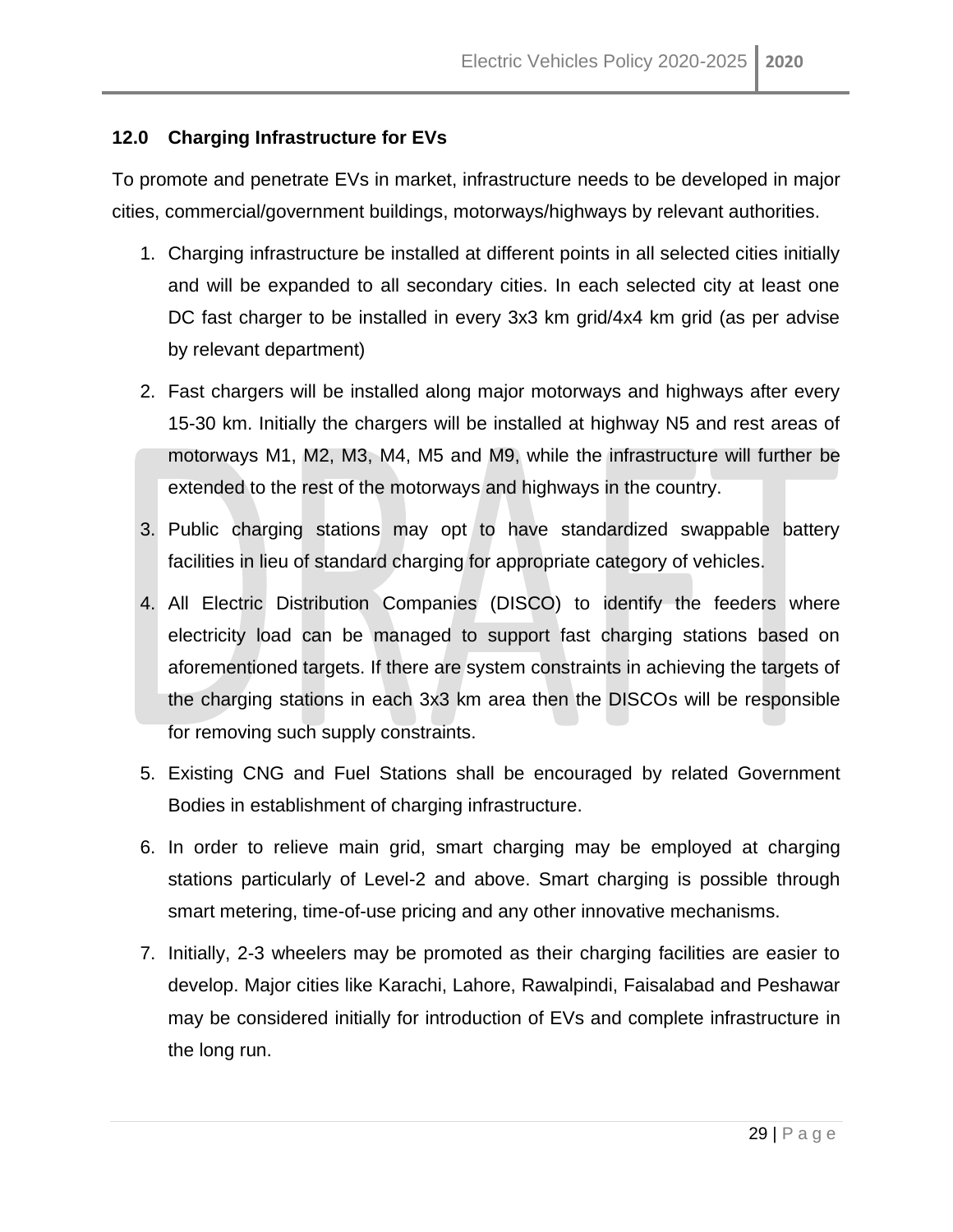#### <span id="page-29-0"></span>**13.0 Subcommittee under Automotive Industry Development Committee (AIDC)**

As per MoIP's notification No. 2(48)/2018-LED-II EDB will function as Secretariat of the Electric Vehicle Policy formulation and implementation. EDB will also provide relevant clarifications as and when required by the investors with reference to implementation of policy.

The Technical and New Technology Sub-Committee of EDB formulated by EDB to work under Auto Industry Development Committee (AIDC), an approved committee by the cabinet, will work dedicatedly for promotion of EVs and high technology vehicles. The technical and new technology committee will liaise with stakeholders, ensure their involvement for establishment of echo system for electric vehicles including charging stations and work with industrial stakeholders for introduction of latest technology vehicles in Pakistan in timely manner.

The policy will be reviewed after 2 years by AIDC in case desired objectives for promotion of 2-3 wheeler EVs have not been achieved. The Auto Industry Development and Export Plan (AIDEP) for July 2021 and beyond will encompass changes and necessary measures for promotion of Electric Cars, LCVs, SUVs and Heavy Vehicles (trucks, primer movers and buses)

As a secretariat, EDB will coordinate will relevant Government Bodies for alignment of rules, provision of required infrastructure and to carry out various activities for promotion of EVs and fuel efficient vehicles.